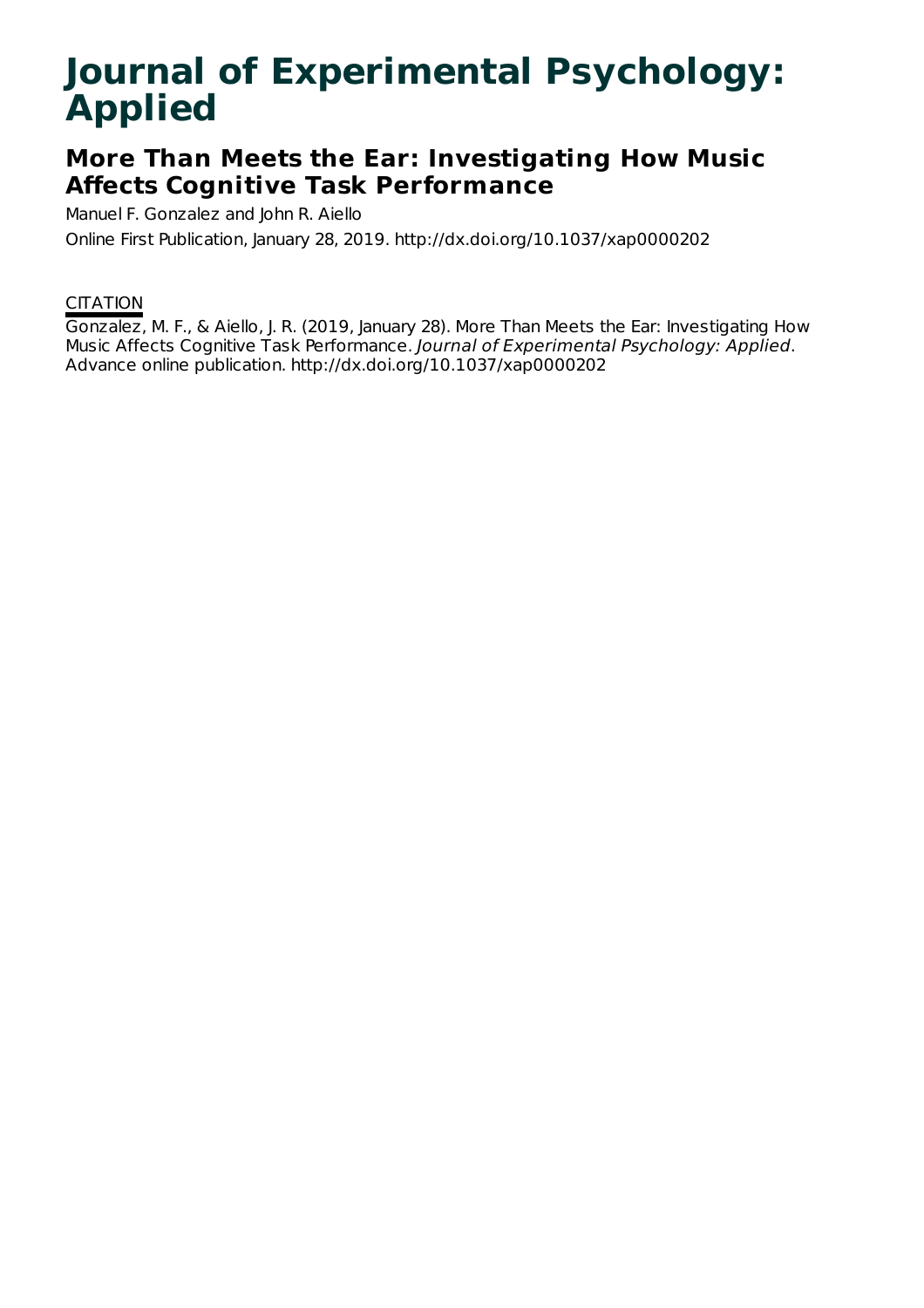

http://dx.doi.org[/10.1037/xap0000202](http://dx.doi.org/10.1037/xap0000202)

### More Than Meets the Ear: Investigating How Music Affects Cognitive Task Performance

Manuel F. Gonzalez Baruch College and The Graduate Center, City University of New York

John R. Aiello Rutgers, The State University of New Jersey

Researchers have documented various (sometimes conflicting) effects of music on cognitive task performance, and have highlighted several mechanisms through which these effects may occur (e.g., arousal, mood, attention). To further understand these effects, we consider interactions between musicbased, task-based, and performer-based characteristics. Specifically, we drew from the distractionconflict theory of social facilitation and research on boredom proneness to hypothesize that music—along with its complexity and volume—facilitates simple task performance and impairs complex task performance, and that one's preference for external stimulation (a dimension of boredom proneness) moderates these effects. We tested our hypotheses in a laboratory experiment, in which participants completed cognitive tasks either in silence or with music of varying complexity and volume. We found that (a) music generally impaired complex task performance, (b) complex music facilitated simple task performance, and (c) preference for external stimulation moderated these effects. Therefore, the data suggest that music's effects on task performance depend on the music, the task, and the performer.

#### *Public Significance Statement*

In this study, we found that music generally impaired performance on a complex task, whereas complex music improved performance on a simple task. These effects depended on the task performer's personality, suggesting the need to consider music-, person-, and task-based factors when deciding whether to integrate music into work environments.

*Keywords:* music, distraction, social facilitation, boredom proneness, task performance

Psychologists have long held an interest in whether music can affect performance on cognitive tasks (henceforth referred to as "task performance"). While researchers have offered explanations for how music affects task performance in certain contexts (e.g., Perham & Sykora, 2012; Rauscher, Shaw, & Ky, 1993; Thompson, Schellenberg, & Husain, 2001), there is nevertheless mixed evidence regarding how music affects task performance more generally (for reviews, see Dalton & Behm, 2007; [Kampfe, Sedlmeier,](#page-12-0) [& Renkewitz, 2010;](#page-12-0) [Landay & Harms, 2017;](#page-12-1) Schellenberg, 2005). Indeed, several research studies offer mixed evidence regarding how music affects task performance, showing that music either facilitated (e.g., Lesiuk, 2005; Rauscher, Shaw, Levine, Ky, & Wright, 1994; Schellenberg & Hallam, 2005; Schellenberg, Nakata, Hunter, & Tamoto, 2007), hindered (e.g., Cassidy & Mac-Donald, 2007; Furnham & Bradley, 1997; Furnham & Strbac, 2002; Reynolds, McClelland, & Furnham, 2014), or did not affect task performance (e.g., Reynolds et al., 2014; Steele, Brown, & Stoecker, 1999). Better understanding the psychological effects of music listening is particularly important in this current era of technology, in which music is highly accessible through Internetbased streaming services and innovations in mobile technology (The Neilsen Company, 2015).

One possible reason for the mixed findings cited above is that much of the research on music and task performance has not simultaneously examined both task-based and person-based moderators within the same study (see Reynolds et al., 2014, as one such exception). We propose here that researchers may better understand how music affects task performance by investigating how characteristics of (a) the music, (b) the task, and (c) the task performer interact with each other. To this end, we examine how music salience, task complexity, and individual differences in preferences for external stimulation interact to affect task performance. In what follows, we will first review the extant research on music and task performance. Second, we will describe the distraction-conflict theory of social facilitation [\(Baron, 1986\)](#page-11-0), and conceptualize music within this theory as a type of distraction. Third, drawing from distraction-conflict theory and research on

Manuel F. Gonzalez, Department of Psychology, Baruch College, and Department of Psychology, The Graduate Center, City University of New York; John R. Aiello, Department of Psychology, Rutgers, The State University of New Jersey.

Correspondence concerning this article should be addressed to Manuel F. Gonzalez, Department of Psychology, Baruch College, 55 Lexington Avenue, Box B8-215, New York, NY 10010. E-mail: [manuel.gonzalez@](mailto:manuel.gonzalez@baruch.cuny.edu) [baruch.cuny.edu](mailto:manuel.gonzalez@baruch.cuny.edu)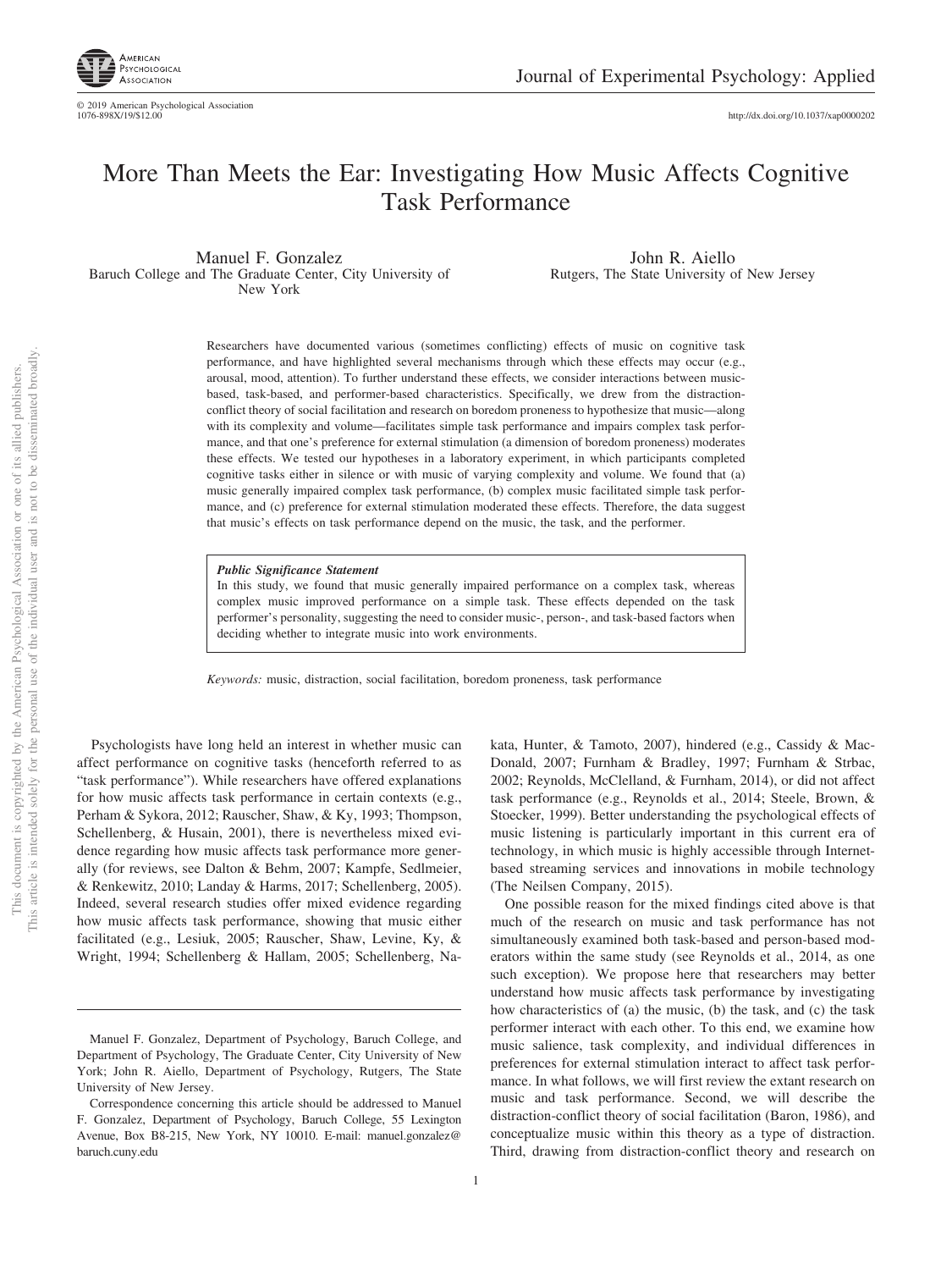boredom proneness, we will propose music-, task- and personbased moderators of the music–task performance relationship and offer hypotheses regarding each.

#### **Music and Task Performance**

Rauscher and colleagues' "Mozart effect" was among the first explanations of music's effect on task performance to gain significant scientific attention (e.g., Rauscher et al., 1993, 1994). In these studies, the authors found that participants performed better on spatial–temporal tasks after listening to a Mozart sonata, relative to participants who did not listen to music. The authors posited that music activates regions in the brain that are typically utilized when engaged in spatial–temporal reasoning, thus facilitating short-term performance on spatial–temporal tasks.

Subsequent research has been unable to replicate Rauscher and colleagues' findings (e.g., Carstens, Huskins, & Hounshell, 1995; Steele et al., 1999; Stough, Kerkin, Bates, & Mangan, 1994), casting doubt on the replicability of the Mozart effect. Researchers have since developed alternative explanations regarding how music affects task performance. Two of such explanations that have received significant empirical attention are (a) the mood-arousal hypothesis (e.g., Thompson et al., 2001), and (b) the irrelevant sound effect (ISE; e.g., Jones, 1999).

According to the mood-arousal hypothesis, listening to preferred or enjoyable music increases pleasant mood and arousal levels, which facilitates performance on subsequent cognitive tasks (Schellenberg & Hallam, 2005). The mood-arousal hypothesis serves as an alternative explanation for the Mozart effect, and pertains to contexts in which music listening occurs prior to task performance (Thompson et al., 2001). Schellenberg and colleagues have since documented mood-arousal effects with different types of musical and nonmusical auditory stimuli, and with various cognitive tasks (Husain, Thompson, & Schellenberg, 2002; Schellenberg, 2005; Schellenberg & Hallam, 2005; Schellenberg et al., 2007).

A second body of research pertains to the ISE (see Jones, 1999, for a review), in which auditory stimuli (musical or otherwise) impairs task performance when two conditions are simultaneously present.<sup>1</sup> First, the task performer must rely on seriation (i.e., encoding and retrieving information in a particular order) to perform successfully, as is common in mental arithmetic, free recall, and serial recall tasks (Beaman & Jones, 1997; Perham, Banbury, & Jones, 2007). Second, the auditory stimuli must possess a high degree of acoustic variation, represented by the number of different sounds in the stimuli, as opposed to the number of sounds in general (Tremblay & Jones, 1998). Under these conditions, auditory distractions like music interfere with task-related items that are being held in working memory (Neath, 2000; [Perham &](#page-13-0) [Currie, 2014\)](#page-13-0). Unlike the mood-arousal hypothesis, the ISE pertains to contexts in which music listening is concurrent with task performance. The ISE is robust, and can occur regardless of the modality of the task (auditory or visual; Campbell, Beaman, & Berry, 2002), the volume of the auditory stimuli (Ellermeier  $\&$ Hellbruck, 1998; Tremblay & Jones, 1999), the listener's music preferences [\(Perham & Currie, 2014;](#page-13-0) Perham & Vizard, 2011), or the presence or absence of (perceivable or actual) speech from the auditory stimulus (Tremblay, Nicholls, Alford, & Jones, 2000; [Perham, Hodgetts, & Banbury, 2013\)](#page-13-1).

Research on the mood-arousal hypothesis and the ISE have expanded our understanding of the intricate relationship between music-listening and cognitive task performance. We acknowledge, however, that both of these effects apply to only a subset of contexts. Researchers have critiqued the mood-arousal hypothesis because it does not account for music-listening that is concurrent with task performance, which is generally more likely to occur in reality (Perham & Sykora, 2012). Conversely, the ISE pertains to music-listening that is concurrent with task performance, but applies primarily to tasks that involve seriation (Beaman & Jones, 1997). We thus sought to build upon this body of knowledge by integrating the literature on music and task performance with a social psychological theory that has broader application: social facilitation theory (Zajonc, 1965).

#### **Social Facilitation Theory**

Social facilitation refers to the phenomenon in which social presence—the presence of other people in the performance environment—interacts with task complexity to affect task performance (Zajonc, 1965, 1980). Specifically, research suggests that social presence facilitates simple task performance and hinders complex task performance, and that these effects strengthen as the salience of social presence increases (e.g., [Baron, 1986;](#page-11-0) Bond, 1982; Bond & Titus, 1983; Cottrell, 1972; Guerin, 1993; Triplett, 1898). A simple task is conceptualized as a task that is typically easily learned, familiar, or repetitive, whereas a complex task is one that is difficult, novel, or has a high degree of variation, or is highly difficult (see Aiello & Douthitt, 2001, for a review). Researchers have uncovered several mediating mechanisms through which social presence affects task performance, such as physiological arousal or "drive" (Zajonc, 1965), evaluation apprehension (Cottrell, 1972), and, importantly, distraction [\(Baron, 1986\)](#page-11-0).

#### **Distraction-Conflict Theory**

We used [Baron's \(1986\)](#page-11-0) distraction-conflict theory of social facilitation as our theoretical framework in the current research. According to distraction-conflict theory, an individual needs to use relatively few attentional resources to perform well on simple or repetitive tasks, which can thus leave the individual understimulated and vulnerable to mind wandering [\(Levinson, Smallwood, &](#page-12-2) [Davidson, 2012;](#page-12-2) Mason et al., 2007; Phillips, 2008; Teasdale et al., 1995). Conversely, an individual typically needs to allocate a large amount of attentional resources to perform well on complex or difficult tasks, which leaves few resources leftover to attend to anything aside from the task at hand [\(Baddeley & Hitch, 1974\)](#page-11-1). The addition of social presence in the performance environment is considered a type of distraction that competes with the task at hand for attentional resources.

Citing the work of Kahneman (1973), Baron argued that distractions like social presence can evoke attentional conflict in one of two ways. The first, termed *structural interference*, occurs when the distraction requires the same neural or physiological mechanisms as the task. The second, termed *capacity interference*, occurs when a task requires a significant enough amount of attentional

<sup>&</sup>lt;sup>1</sup> We are grateful to an anonymous reviewer for bringing our attention to this body of literature.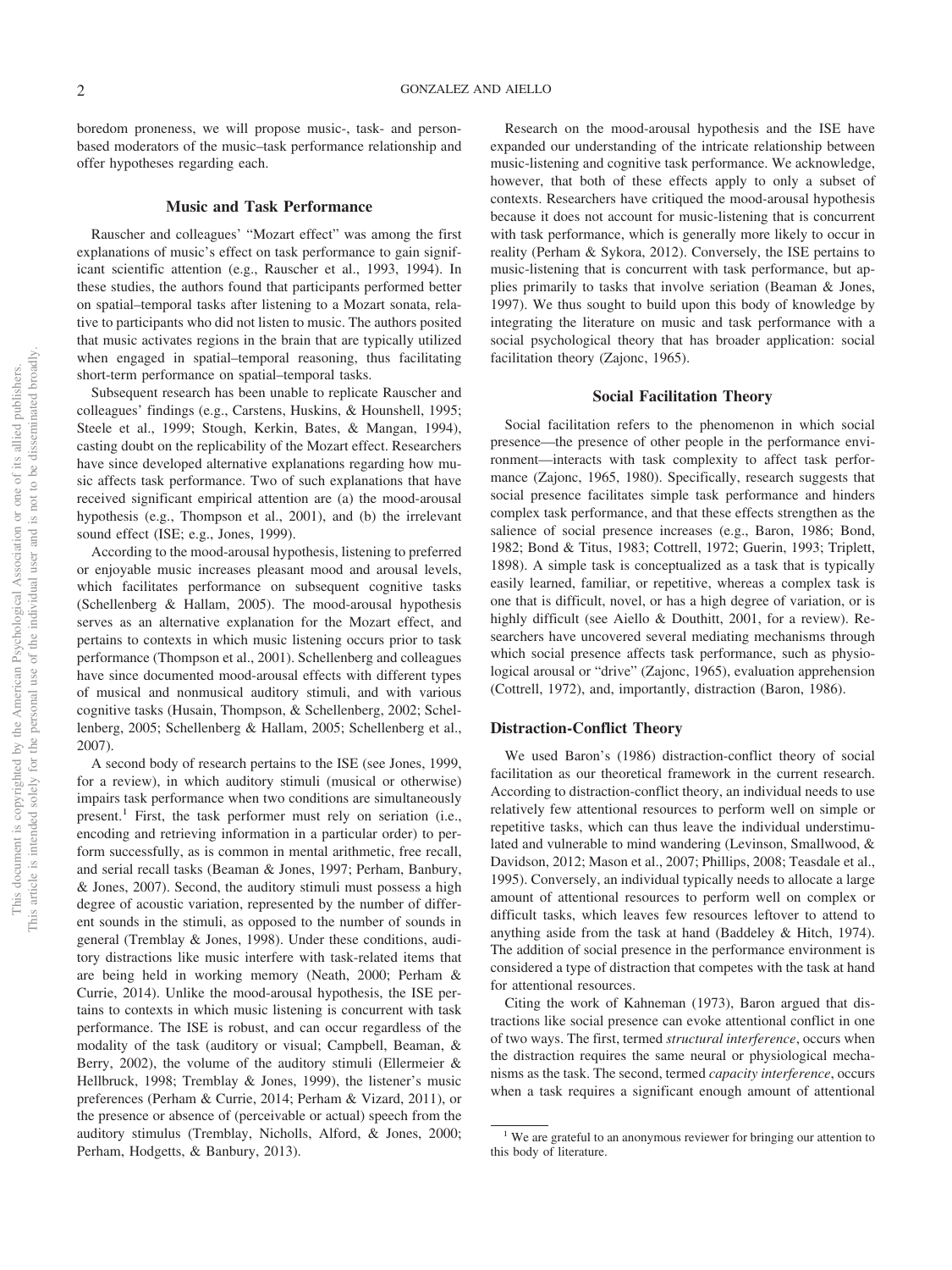resources that it is difficult to adequately attend to anything beyond the task or to divide one's attention between the task and a distractor. Lastly, [Baron \(1986\)](#page-11-0) posited that attentional conflict from either type of interference subsequently elicit "drive"—a state of heightened stress or physiological arousal— during task performance. Thus, task performance is not only affected by attentional conflict in distraction-conflict theory, but also by arousal.

During a simple task, which typically requires little attention to perform well, distractions should facilitate performance because (a) the distraction causes a narrowing of attention that allows the performer to block out irrelevant task cues [\(O'Malley &](#page-12-3) [Poplawsky, 1971\)](#page-12-3), and (b) the arousal that follows from the attentional conflict keeps the performer from mind-wandering or becoming bored. During a complex task, which typically requires much of one's attention to perform well, distractions should impair performance because the performer does not have the capacity to divide their attention between the task and the distraction. Furthermore, complex tasks are posited to be sufficiently stimulating on their own, and so attentional conflict causes the performer to be overly stimulated. In sum, distractions elicit attentional conflict and heightened arousal, which can be helpful during simple tasks and harmful during complex tasks.

#### **Music Within the Distraction-Conflict Framework**

By focusing on attention, distraction-conflict theory broadened the scope of social facilitation research by acknowledging that nonsocial distractions can affect task performance similar to social presence (Aiello & Howansky, 2015; [Baron, 1986;](#page-11-0) Feinberg & Aiello, 2006; Sanders & Baron, 1975). Indeed, research on distraction-conflict theory suggests that social facilitation effects can occur with nonsocial distractions such as competing tasks (Baron, Moore, & Sanders, 1978; Feinberg & Aiello, 2006), and, importantly, with auditory distractions [\(O'Malley & Poplawsky,](#page-12-3) [1971\)](#page-12-3).

In the current research, we conceptualized music as type of distraction, or an aspect of the performance environment that interferes with one's attention to a focal task (Jett & George, 2003). Indeed, evidence from several research studies suggest that music can distract listeners (e.g., Dibben & Williamson, 2007; Furnham & Strbac, 2002; Kwekkeboom, 2003; Schwebel et al., 2012). Treating music as a form of distraction also allowed us to draw from theory and research on distraction-conflict and social facilitation to understand how music might affect task performance.<sup>2</sup>

We believe that distraction-conflict theory not only allows us to conceptualize music as a distraction, but also allows us to organize the literature regarding music and task performance. First, [Baron's](#page-11-0) [\(1986\)](#page-11-0) proposition regarding structural interference is in line with research on the ISE, in which the task performer is holding task-related items in his or her working memory, and the identity of these items becomes confused with irrelevant sound items (e.g., Neath, 2000; [Perham, Marsh, Clarkson, Lawrence, & Sörqvist,](#page-13-2) [2016\)](#page-13-2). Second, distraction-conflict theory includes the proposition that distractions can affect performance not only through attentional conflict, but also through drive. This proposition allows for integration of findings from the mood-arousal hypothesis, according to which music improves task performance by affecting the

performer's mood and arousal levels. Indeed, several research studies suggest that arousal is one mechanism by which music and other auditory distractions affect task performance (e.g., Furnham & Allass, 1999; Furnham & Bradley, 1997; Schellenberg et al., 2007; Thompson et al., 2001).

According to distraction-conflict theory, music should facilitate simple task performance by occupying some of the performer's abundant leftover attentional resources, and hinder complex task performance by demanding more attentional resources than the task performer has available (Aiello & Howansky, 2015; Aiello & Kolb, 1995; [Baron, 1986;](#page-11-0) Baron et al., 1978; Feinberg & Aiello, 2006; Speier, Vessey, & Valacich, 2003). In other words, music should draw some of the task performer's attention away from the focal task, which can be beneficial during simple tasks by preventing boredom and mind-wandering, and can be harmful during complex tasks because the performer needs to allocate most of their attention to the task to perform well. Likewise, the attentional conflict caused by music should elicit higher levels of stress or arousal in the performer, thus improving performance on simple or repetitive tasks by keeping the performer adequately stimulated, and impairing performance on complex tasks by overstimulating the performer, given that complex tasks are sufficiently stimulating by themselves [\(Baron, 1986\)](#page-11-0). We thus hypothesize that listening to music will improve simple task performance and hinder complex task performance.<sup>3</sup>

*Hypothesis 1:* Music, regardless of complexity and volume, will cause higher levels of simple task performance (1a) and cause lower levels of complex task performance (1b), relative to no music.

In line with the broader social facilitation theory, research suggests that the effects of distractions on task performance should strengthen as the distraction's salience increases because the distraction would (a) consume more leftover cognitive resources during simple tasks, or (b) cause even greater attentional conflict during complex tasks (e.g., Aiello & Stein, 2012; [Baron, 1986;](#page-11-0) Furnham & Allass, 1999; [O'Malley & Poplawsky, 1971\)](#page-12-3).

We manipulated music salience in two ways. First, we manipulated the volume of the music (50 –56 dB vs. 62–78dB). Research suggests that loud volumes can elicit social facilitation effects and cause a narrowing of attention, as posited in distraction-conflict

<sup>2</sup> Music has many components that can affect task performance in numerous and sometimes competing ways, such as through its lyrical content [\(Perham & Currie, 2014\)](#page-13-0), its enjoyability (Schellenberg & Hallam, 2005), and its tempo and mode (i.e., major or minor; Husain et al., 2002; Thompson et al., 2001). As we will discuss, we held many of these factors constant in the current research by using the same musical piece and varying (a) the number of musical layers that were present and (b) the volume of the music. Using the same musical piece allows us to rule out

many of these factors as potential confounds.<br> $3$  As we will discuss in the method section, we operationalized the simple task as a simple vigilance task and the complex task as a difficult word pair associations task. However, we chose to hypothesize broadly about simple and complex tasks, rather than focusing on the specific type of cognitive ability assessed by each task, in line with the social facilitation literature (e.g., Aiello & Douthitt, 2001). Much of the social facilitation research maintains a broad focus on simple and complex tasks, which have been operationalized through various tasks. Therefore, we felt it was appropriate to restrict our focus on tasks to this broad level of conceptualization.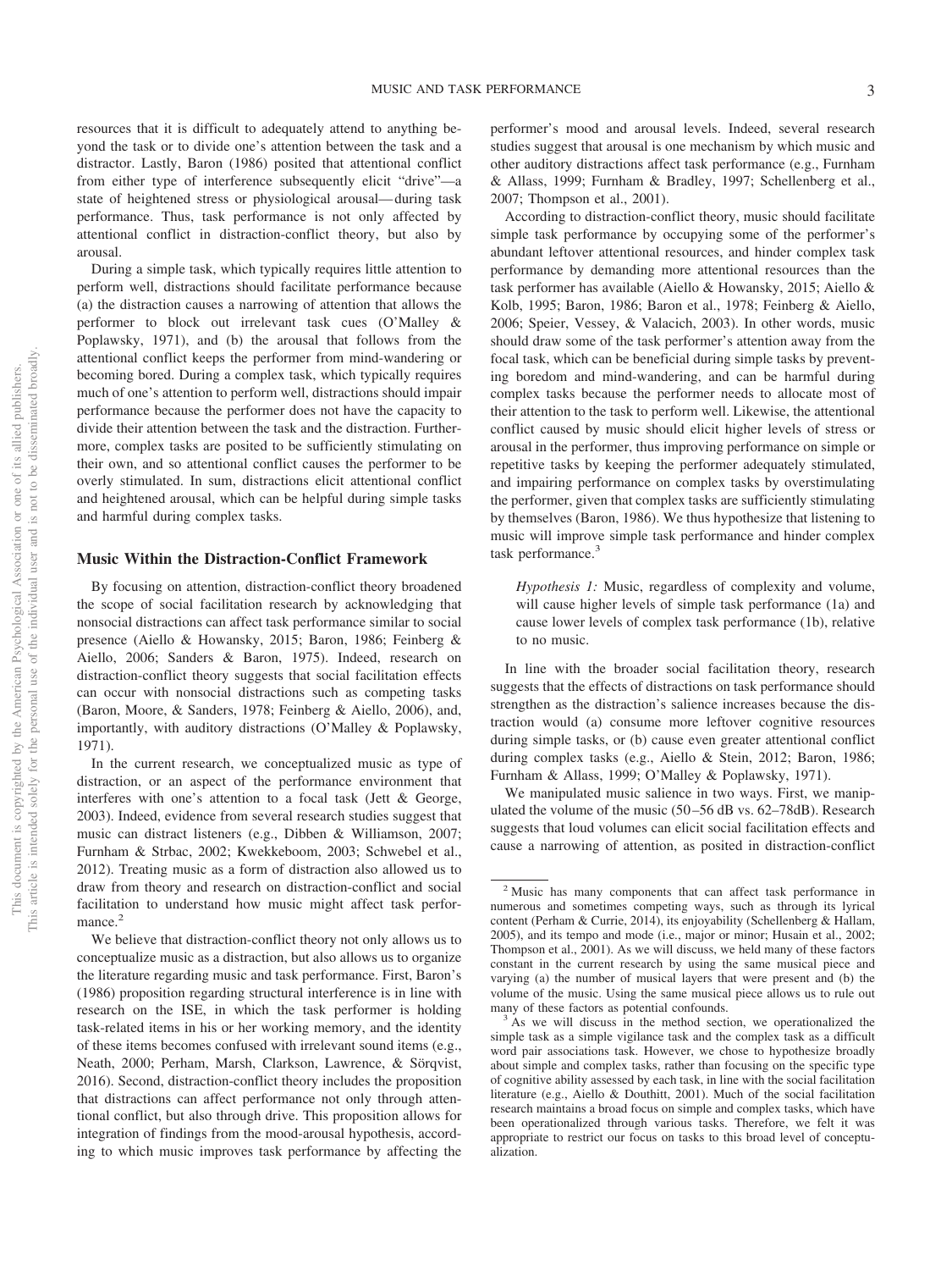theory [\(O'Malley & Poplawsky, 1971\)](#page-12-3); thus, we felt it was a suitable manipulation in the current study. Second, we manipulated music complexity, operationalized as the number of instrumental layers in the music piece (i.e., the same music piece with or without a percussion and bass track). Greater levels of cognitive processing should be required for music possessing more musical layers (e.g., Dillman Carpentier, 2010), thus potentially causing greater attentional conflict with the task at hand. Past research examining music and distraction has also used the number of musical layers in operationalizations of music complexity, and thus, we felt it was a suitable operationalization for the current study (Dillman Carpentier, 2010; Furnham & Allass, 1999).<sup>4</sup>

*Hypothesis 2:* Higher levels of music volume will cause higher levels of simple task performance (2a) and cause lower levels of complex task performance (2b).

*Hypothesis 3:* Higher levels of music complexity will cause higher levels of simple task performance (3a) and cause lower levels of complex task performance (3b).

#### **Individual Differences: Preference for External Stimulation**

Like other social facilitation theories, distraction-conflict theory does not explicitly address individual differences (Aiello & Douthitt, 2001). This is particularly surprising, given evidence that personality factors moderate social facilitation effects (for a metaanalysis, see Uziel, 2007). For example, Aiello and Svec (1993) found that an *external* locus of control (i.e., the belief that outcomes are caused by external factors beyond one's control) positively predicts anxiety when one's task performance is electronically monitored, whereas an *internal* locus of control (i.e., the belief that outcomes are caused by internal factors within one's control) positively predicts anxiety when there is no monitoring. As another example, Uziel (2007) found that social presence improves performance for individuals with high levels of extraversion and self-esteem, and impairs performance for individuals with high levels of neuroticism and low levels of self-esteem. Given this evidence, we believe that individual differences can provide meaningful information regarding the boundary conditions of social (and in our case, "nonsocial") facilitation effects.

Personality has received some attention in the music and task performance literature. Such research has typically focused on the moderating effects of extraversion, which is a broad personality trait associated with factors such as sociability, gregariousness, and positive affectivity (Costa & McRae, 1992). Relative to introverts, extraverts tend to have lower resting cortical activity levels (Eysenck, 1967) and thus are more likely to benefit from the stimulation music provides while they are performing tasks (Furnham & Allass, 1999; Furnham & Bradley, 1997; Lieberman, 2000). Indeed, evidence from several experimental studies suggests that the presence of music leads to improved task performance among extraverts, and impaired task performance among introverts (Daoussis & McKelvie, 1986; Furnham & Allass, 1999; Furnham & Bradley, 1997; Furnham & Strbac, 2002).

Aside from extraversion, personality traits have received limited attention in the literature on music and task performance. While we acknowledge the contributions of the research on extraversion cited above, we expect that there are additional personality factors that are relevant to the music—task performance context. Furthermore, there are recent calls by personality researchers to study narrow personality traits (e.g., Hough, Oswald, & Ock, 2015; [Oswald & Hough, 2011\)](#page-12-4), citing that narrow traits may allow for better theoretical matching between personality and performance in specific contexts. Likewise, we believe that focusing on narrow personality traits would allow for a fine-grained analysis of the ways in which music may affect task performance.

In the current research, we examined the preference for external stimulation—which is a dimension of boredom proneness—as a relevant individual difference. Boredom proneness refers to one's relatively stable propensity to become bored (Farmer & Sundberg, 1986). Researchers have identified an external stimulation dimension of boredom proneness (Vodanovich & Kass, 1990; Vodanovich, Wallace, & Kass, 2005), in which people generally perceive low stimulation from their environments. Boredom proneness researchers have contrasted the external stimulation dimension of boredom proneness (henceforth referred to as the "preference for external stimulation") with an internal stimulation dimension, reflecting the extent to which people are able to regulate their boredom internally by keeping themselves entertained.<sup>5</sup>

Distractions like music may be especially appealing to individuals with a strong preference for external stimulation, given their propensity to attend to stimulating elements of their environment (Seib & Vodanovich, 1998; Vodanovich & Kass, 1990). Research has linked stronger preferences for external stimulation with a tendency to seek out stimulation by engaging more with their external environment, such as by engaging in deviant behaviors at work (Bruursema, Kessler, & Spector, 2011), and a tendency to attend to stimulating aspects of one's environment (Seib & Vodanovich, 1998; Vodanovich & Kass, 1990). Specifically, while we hypothesized that listening to music will cause attentional conflict with the focal task, we would argue that this attentional conflict will be greater for individuals with strong preferences for external stimulation because they should mentally engage with the music more. Music may thus occupy even more attentional resources for people with stronger preferences for external stimulation. Aiello and Svec (1993) made similar arguments about individual differences in social facilitation effects, suggesting that social presence may be more salient, and thus have stronger effects, to individuals who tend to focus outward to the environment. While the authors applied this logic to individual differences in locus of control, we believe that it also applies to preferences for external stimulation.

#### **Music, Complex Task Performance, and Preference for External Stimulation**

We hypothesized earlier that music (and especially salient music) would impair complex task performance by causing greater

<sup>4</sup> Specifically, Furnham and Allass (1999) treated the number of instrumental layers as one of several dimensions of musical complexity, in addition to other factors such as tempo and repetition.<br><sup>5</sup> Boredom proneness researchers have named this dimension "external"

stimulation." However, we chose to refer to it instead as the "preference for external stimulation" to make it clear that this is an individual difference variable and to prevent confusion with the music independent variables, which are objective sources of external stimulation.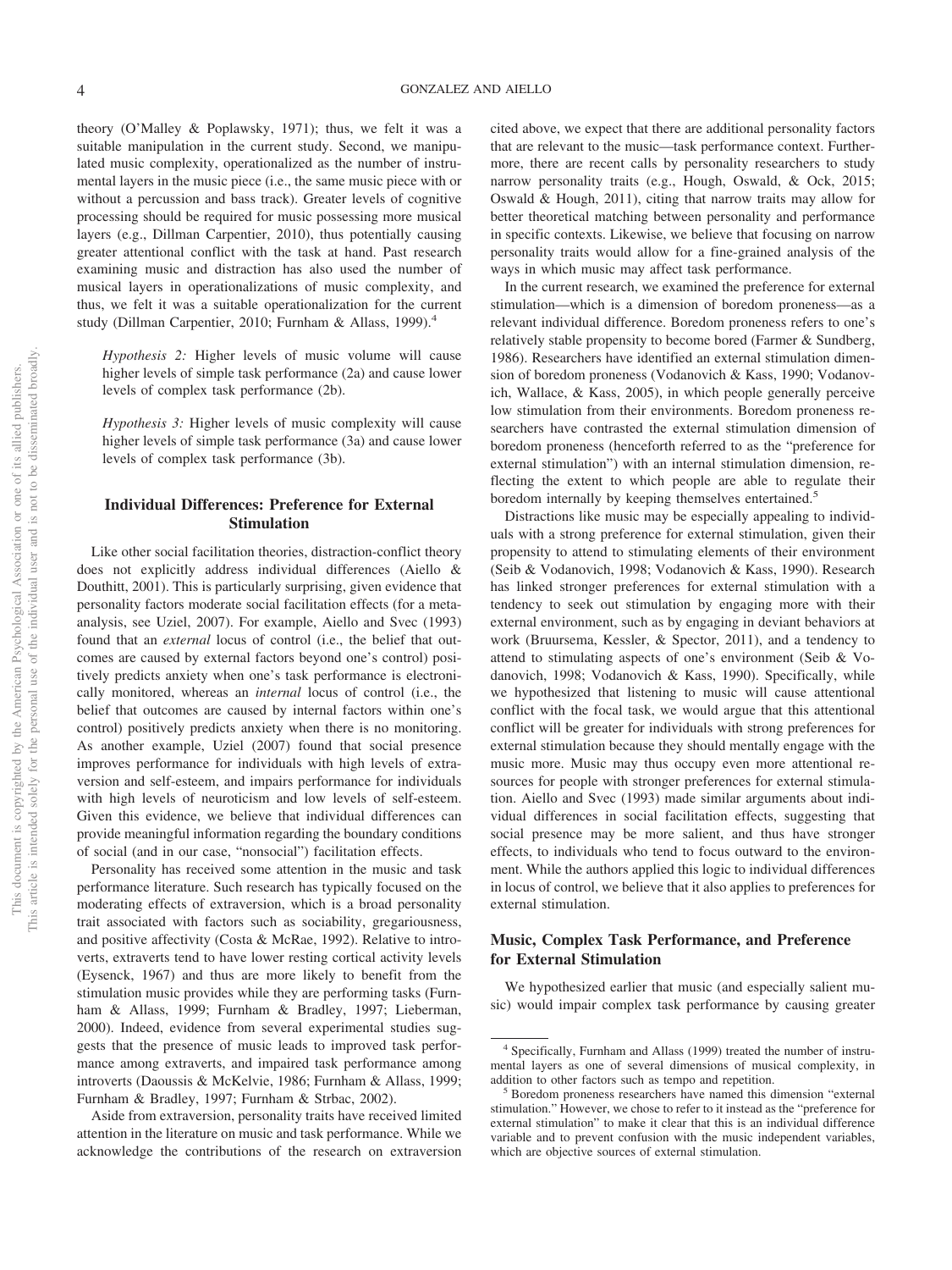attentional conflict with the task, which already requires a large degree of attention to perform well. It follows from this logic that complex task performance should decline more for individuals who pay greater attention to the music. We suggest here that individuals with stronger preferences for external stimulation who are more likely to seek out sources of stimulation from their environment (Seib & Vodanovich, 1998; Vodanovich & Kass, 1990) – will pay greater attention to music while they are performing tasks, which can be harmful when the task is complex. In other words, we do not suggest that task performers with strong preferences for external stimulation would engage in the task less, but instead propose that they would engage in the music more. Therefore, we hypothesize that stronger preferences for external stimulation should negatively predict complex task performance when music is present, relative to when music is not present. Furthermore, stronger preferences for external stimulation should more negatively predict complex task performance as music salience (i.e., music complexity and volume) increases, given that the music should have an even greater attentional pull as its salience increases.

*Hypothesis 4a:* Music presence (regardless of complexity or volume) will moderate the relationship between one's preference for external stimulation and complex task performance. Specifically, preference for external stimulation will negatively predict complex task performance when there is music, relative to no music.

*Hypotheses 4b and 4c:* Music complexity and volume will moderate the relationship between one's preference for external stimulation and complex task performance. Specifically, preference for external stimulation will more negatively predict complex task performance as music complexity increases (4b) and as volume increases (4c).

#### **Music, Simple Task Performance, and Preference for External Stimulation**

Regarding simple tasks, it is unclear how music and music salience will affect the relationship between preference for external stimulation and task performance. As discussed earlier, we suspect that people with stronger preferences for external stimulation will pay greater attention to music (and especially salient music). On the one hand, this may make people with stronger preferences for external stimulation even less susceptible to boredom, which could keep them on-task and further prevent mindwandering. On the other hand, music— especially highly salient music— could become too distracting for individuals with stronger preferences for external stimulation, making it difficult to even focus on simple tasks. Such a curvilinear effect has also been offered in the broader social facilitation theory (Zajonc, 1965), according to which too much physiological arousal from social presence could eventually impair simple task performance. We therefore did not offer hypotheses regarding how music affects the relationship between preferences for external stimulation and simple task performance. Instead, we asked the following exploratory research question:

*Research Question 1:* How will music (regardless of music complexity or volume; 1a), music complexity (1b), and music volume (1c) moderate the relationship between preference for external stimulation and simple task performance?

#### **Method**

We examined our hypotheses with a 2 (Music Complexity: simple, complex)  $\times$  2 (Volume: low, high) + 1 (Control: no music) between-subjects experimental design. Participants in the control condition were not exposed to the music complexity and volume manipulations, given that music was not played for these individuals.<sup>6</sup> We recruited 150 undergraduate students (74.67%) female, 42.67% Caucasian, age  $M = 21.23$  years  $[SD = 3.42]$ ) from various psychology courses who participated for course credit. We excluded eight participants' simple task data and six participants' complex task data either due to technical issues or because they were performance outliers (i.e., greater than 1.5 times the interquartile range above or below the mean, which is the default option for SPSS; Field, 2013).<sup>7</sup> All study procedures and materials described below received approval from an Institutional Review Board prior to data collection. Data for the current study can be obtained from the first author upon request.

#### **Materials and Stimuli**

All questionnaire items described in this section had 7-point Likert scales  $(1 = strongly disagree, 7 = strongly agree)$ .

**Simple task.** Participants completed a pencil-and-paper finding *A*s task, which involved searching through lists of words and crossing off as many words containing the letter *A* as they could (Ekstrom, French, Harman, & Derman, 1976). The task included a brief practice trial and two back-to-back 5-min sessions with different packets for each section. Participants received one point for every correct word they crossed out and lost one point for every incorrect word they crossed out and for every correct word they missed up until the point where they stopped in the packet (i.e.,  $correct - [incorrect + miss].$ 

**Complex task.** Participants completed a computer-based, modified version of the word pair association task used by Spence, Farber, and McFann (1956); Cottrell (1972), and Baron et al. (1978). Participants studied lists of word pairs and were subsequently shown one word from each pair and asked to type the corresponding word. The task included one practice round of six word pairs, followed by two test rounds with 18 word pairs each. Word pairs were semantically related in the first test round (e.g., "tranquil-quiet"), and were semantic opposites in the second round (e.g., "hungry-satiate"). We used the same practice trial and se-

<sup>6</sup> Some of the research investigating music has also included "white noise" control conditions, in which non-musical sound is played to differentiate the effects of music from the effects of other forms of auditory distractions. While we did not include such a secondary control condition, we refer readers to other research showing that music can be just as (if not more) distracting white noise (Furnham & Strbac, 2002; Salame & Baddeley, 1989). <sup>7</sup> Each time a set of outliers were identified and excluded, we reran the

outlier analysis to identify any additional outliers in the reduced sample. We repeated this process until no other outliers were detected in the data.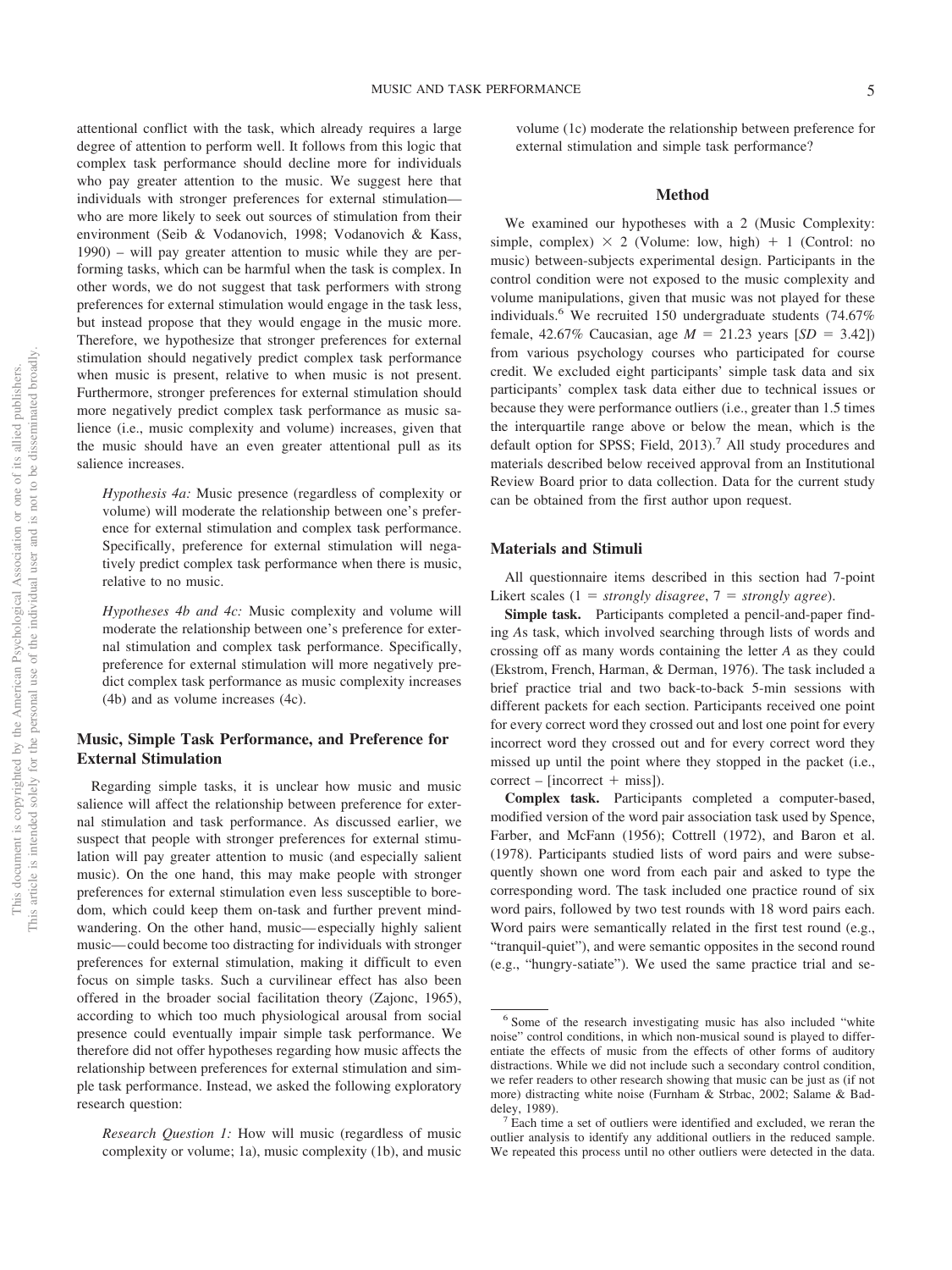mantically related round as the original version of the task.8 To increase the task's difficulty, we altered the second test round which originally involved the same set of words from the first test round, but paired differently— by creating new, semantically opposite word pairs. Participants received one point per correct answer across both test rounds.9

**Music.** A music student at the university created two original music pieces for the current study, which allowed us to manipulate music complexity. Both pieces were identical (i.e., same piano, strings, and synthesizer audio tracks), except that the complex music included additional drum and bass tracks. Both music pieces have been made publicly available on the Open Science Framework.10 For the volume manipulation, the music volume ranged from 50 –56 dB in the soft condition and from 62–78dB in the loud condition. Music was played on repeat during the finding *A*s and word pair tasks. The music was played through a set of speakers that were connected to a computer in an adjacent room.

In addition to music complexity and volume, we calculated a "music presence" variable by collapsing all participants who listened to music, regardless of its complexity or volume, into one category. Doing so allowed us to compare control participants who did not listen to music to participants in any of the music conditions.

**Preference for external stimulation.** Participants completed Farmer and Sundberg's (1986) 28-item Boredom Proneness Scale, eight items of which were used to calculate preference for external stimulation scores (sample item: "It takes a lot of change and variety to keep me really happy";  $\alpha = .75$ ).

**Cognitive ability.** Past research has shown that boredom is more likely when a task's difficulty falls extremely above or below one's ability level (Pekrun, Goetz, Daniels, Stupnisky, & Perry, 2010). Therefore, we measured and controlled for cognitive ability to more cleanly examine boredom proneness as an individual difference, without the potential contaminating effects of cognitive ability on our dependent variables. To do so, participants completed the 12-min, 50-item, multiple-choice style Wonderlic Personnel Test (Form IV; henceforth referred to as "Wonderlic"), which is a validated measure of general cognitive ability (Wonderlic, 1973). Participants received one point for every correct test answer. Music was not played during this task.

**Task difficulty.** After each task, participants received a questionnaire assessing various task perceptions. We created five items to assess perceived task difficulty (sample item: "How difficult do you feel this task was?"). Scores were acceptably reliable for each  $task (\alpha s \geq .72).$ 

#### **Procedure**

word pair tasks. Participants in the control condition did not listen to music, and thus were not exposed to the music complexity or volume manipulations. Music was not played outside of the tasks.

#### **Results**

#### **Task Perceptions**

One-sample *t* tests revealed that finding *A*s difficulty ratings fell significantly below the scale midpoint,  $M = 3.38$ ,  $t(149) = -8.23$ ,  $p < .001$ , whereas word pair difficulty ratings were significantly above the midpoint,  $M = 5.25$ ,  $t(149) = 14.66$ ,  $p < .001$ . A paired-samples *t* test also showed that the word pair task was rated significantly more difficult than the finding As task,  $t(145)$  = 17.32,  $p < .001$ .

#### **Hypothesis Tests**

Descriptive statistics and correlations for key study variables are presented in [Table 1.](#page-7-0) We analyzed the data using general linear modeling, which allowed us to model two-way and three-way interactions between preference for external stimulation scores (a continuous variable), music complexity and volume (nondichotomous categorical variables; Cohen & Cohen, 1983). Wonderlic scores were controlled in all analyses, and were a significant covariate in all cases,  $Fs \geq 8.43$ ,  $ps \leq .004$ .

**Simple task performance.** We first examined whether music presence (regardless of complexity and volume) affected finding *A*s scores. Contrary to Hypothesis 1a, finding *A*s scores did not significantly differ between the music presence condition,  $M =$ 96.27, and the no music condition,  $M = 90.83$ ,  $F(1, 135) = 1.48$ ,  $p = .23$ ,  $\eta_p^2 = .01$ , though the means were in the hypothesized

Aiello & Douthitt, 2001; Seitchik, Brown, & Harkins, 2017).<br><sup>10</sup> See [https://osf.io/xs85u/?view\\_only](https://osf.io/xs85u/?view_only=eecccb0df58d4243bd00885b5aacabef)=eecccb0df58d4243bd00885b<br>5aacabef.

 $11$  In addition to the measures described here, participants completed a 20-item digit span task, the presentation order for which was counterbalanced with the finding *A*s and word pair tasks, and several exploratory personality measures, which were administered at the same time as the boredom proneness scale. The digit span demonstrated low variability in scores, which we interpret as a ceiling effect  $(M = 16.47, SD = 2.36, with$ 80% of the sample making five or fewer incorrect answers), and thus we chose not to discuss the task further within this article. The exploratory personality measures included (a) the 34-item Tellegen Absorption Scale (Tellegen & Atkinson, 1974) and (b) the 120-item version of the International Personality Item Pool version of the NEO Personality Inventory (Johnson, 2014), which measures each of the Big Five personality traits (i.e., extraversion, agreeableness, conscientiousness, neuroticism, and openness to experience) along with their respective facets. NEO Personality Inventory dimension scores were computed online from the publishing author's website, and thus reliability statistics could not be generated.

Data for these measures are available from the authors upon request.  $12$  At the time of submitting this article for publication, data from the broader study has not been published elsewhere.

The current research was part of a larger study.<sup>11,12</sup> Participants completed the study individually in an office space. Participants first completed personality measures, including the Boredom Proneness Scale, followed by the Wonderlic. Participants next completed cognitive tasks, including the finding *A*s and word pair tasks, the order of which were counterbalanced. Each task was followed by a task perceptions questionnaire. To motivate participants, they were told prior to each task that the highest scorers would be entered into a gift card raffle. Depending on the experimental condition, participants listened to either simple or complex music at either a soft or loud volume during the finding *A*s and

<sup>8</sup> Spence et al. (1956) referred to the semantically related trials as "noncompetitional" because the words in each pair were related to each other, but were not related to words in other pairs. <sup>9</sup> The simple and complex tasks may each measure different cognitive

abilities, which could bring into question the comparability of our task performance measures. However, we do not believe that this poses a major threat to the validity of the current research, given that social facilitation effects have been documented with a variety of tasks (for reviews, see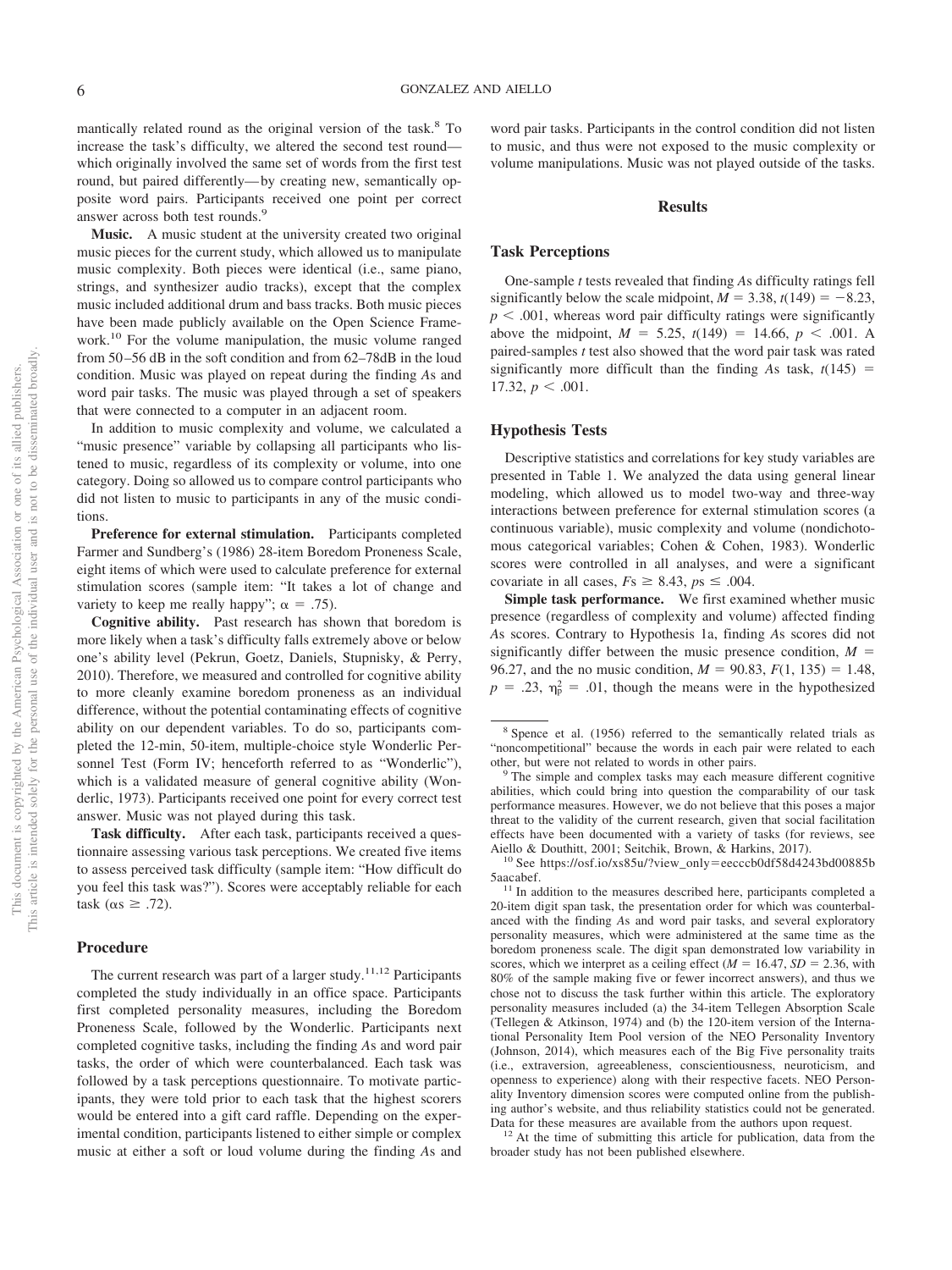<span id="page-7-0"></span>Table 1 *Correlations and Descriptive Statistics for Study Variables*

| Study variables                        | M(SD)         |          |          |          |      |
|----------------------------------------|---------------|----------|----------|----------|------|
| 1. Finding As scores                   | 93.28 (42.61) |          |          |          |      |
| 2. Word pair scores                    | 14.74(5.85)   | $37***$  |          |          |      |
| 3. Wonderlic scores                    | 23.69(4.70)   | $.28***$ | $.35***$ |          |      |
| 4. Preference for external stimulation | 3.29(1.00)    | .10      | $.19*$   | $.24***$ | (75) |

 $Note.$  Cronbach  $\alpha$  reported in diagonal where applicable.

 $p \leq .05.$   $\longrightarrow^{*} p \leq .01.$   $\longrightarrow^{*} p \leq .001.$ 

direction (i.e., higher scores with music than without music). Preference for external stimulation did not significantly predict finding *As* scores,  $F(1, 135) = .01$ ,  $p = .91$ ,  $\eta_p^2 = .00$ , nor did it interact with music presence to predict finding *A*s scores, *F*(1, 135) = 1.10,  $p = .30$ ,  $\eta_p^2 = .01$ . Thus, regarding Research Question 1a, the presence of music (regardless of music complexity and volume) did not moderate the relationship between preference for external stimulation and simple task performance.

We next examined the effects of music complexity and volume on finding *A*s scores. First, supporting Hypothesis 2a, music complexity had a significant main effect,  $F(1, 129) = 5.25$ ,  $p = .02$ ,  $\eta_{\rm p}^2$  = .04, such that finding *As* scores were highest when there was complex music,  $M = 97.52$ , relative to simple music,  $M = 91.31$ , and no music,  $M = 91.00$ . Contrary to Hypothesis 3a, volume did not have a significant main effect on finding *A*s scores, *F*(1, 129) = 3.17,  $p = .08$ ,  $\eta_p^2 = .02$ , though the effect approached significance and the means were in the hypothesized direction  $($ loud *M* = 96.90; soft *M* = 91.93; no music *M* = 91.00).

We found significant two-way interactions between preference for external stimulation and both music complexity,  $F(1, 129)$  =  $4.40, p \leq 0.04, \eta_p^2 = 0.03$ , and volume,  $F(1, 129) = 4.33, p = 0.04$ ,  $\eta_{\rm p}^2$  = .03, on finding As scores. Regarding the music complexity interaction, preference for external stimulation significantly and negatively predicted finding *A*s scores when there was complex music,  $B = -12.01$ ,  $SE = 4.64$ ,  $p = .01$ , but did not predict finding As scores when there was simple music,  $B = 7.44$ ,  $SE =$ 4.40,  $p = .10$ , or no music,  $B = 5.91$ ,  $SE = 8.33$ ,  $p = .49$ . From examining the interaction plot in [Figure 1,](#page-7-1) relative to the other music complexity conditions, complex music yielded the highest finding *A*s scores when preference for external stimulation was low, and yielded the lowest finding *A*s scores when preference for external stimulation was high.

Regarding the volume interaction, preference for external stimulation significantly and negatively predicted finding *A*s scores when the volume was soft,  $B = -11.94$ ,  $SE = 4.35$ ,  $p = .01$ , but did not predict finding As scores when the volume was loud,  $B =$ 6.49, *SE* = 4.50,  $p = .16$ , or when there was no music,  $B = 5.91$ ,  $SE = 8.33$ ,  $p = .49$ . From examining the interaction plot in Figure 2, relative to the other volume conditions, soft volume yielded the highest finding *A*s scores when preference for external stimulation was low and yielded the lowest finding *A*s scores when preference for external stimulation was high.

Thus, regarding Research Questions 1b and 1c, our data suggest that music salience moderates the relationship between preference for external stimulation and simple task performance. Specifically, depending on how music salience is operationalized, preference for external stimulation predicted poorer simple task performance when music was moderately salient (i.e., soft volume) or highly salient (i.e., complex music). We address these findings in the discussion section. No other significant main effects or interactions were found in our analysis of finding *A*s scores.

**Complex task performance.** We examined whether music presence (regardless of music complexity or volume) affected word pair scores. Supporting Hypothesis 1b, music presence had a significant main effect,  $F(1, 136) = 5.84$ ,  $p = .02$ ,  $\eta_p^2 = .04$ , such that participants had lower word pair scores when music was present ( $M = 14.56$ ) than when there was no music ( $M = 15.21$ ). Preference for external stimulation positively predicted word pair scores,  $F(1, 136) = 7.42$ ,  $p = .01$ ,  $\eta_p^2 = .05$ , and these two main effects were qualified by a significant interaction between music presence and preference for external stimulation,  $F(1, 136) = 6.89$ ,  $p = .01, \eta_{\rm p}^2 = .05.$ 

Probing the interaction revealed that preference for external stimulation significantly and positively predicted word pair scores when there was no music,  $B = 3.15$ ,  $SE = .82$ ,  $p = .001$ , but did not predict scores when music was present,  $B = .11$ ,  $SE = .50$ ,  $p =$ .82. From examining the interaction plot in [Figure 3,](#page-8-0) music (rel-



<span id="page-7-1"></span>*Figure 1.* The interaction between the preference for external stimulation and music complexity on finding *A*s scores is presented. Preference for external stimulation significantly and negatively predicted finding *A*s scores in the complex music condition,  $B = -12.01$ ,  $SE = 4.64$ ,  $p = .01$ , but not in the simple music,  $B = 7.44$ ,  $SE = 4.40$ ,  $p = .10$ , and no music conditions,  $B = 5.91$ ,  $SE = 8.33$ ,  $p = .49$ . From examining the plot, complex music increased finding *A*s scores when preference for external stimulation was low, but did not facilitate performance when preference for external stimulation was high.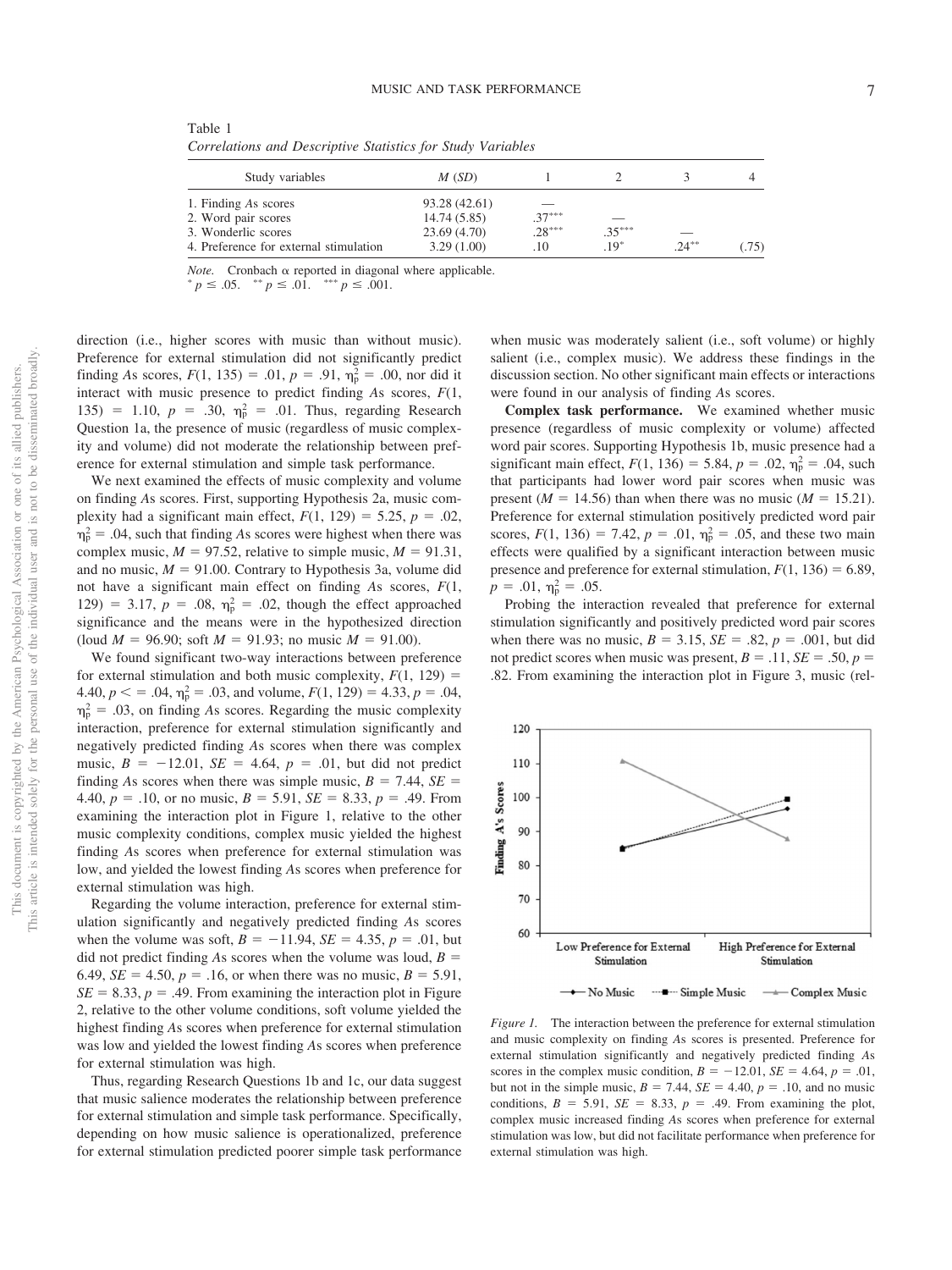

*Figure 2.* The interaction between the preference for external stimulation and music volume on finding *A*s scores is presented. Preference for external stimulation significantly and negatively predicted finding *A*s scores when the volume was soft,  $B = -11.94$ ,  $SE = 4.35$ ,  $p = .01$  but did not predict scores in the simple music,  $B = 6.49$ ,  $SE = 4.50$ ,  $p = .16$ , and no music conditions,  $B = 5.91$ ,  $SE = 8.33$ ,  $p = .49$ . From examining the plot, individuals with low preferences for external stimulation performed best when there was soft volume, whereas individuals with high preferences for external stimulation performed worst when there was soft volume.

ative to no music) increased word pair scores when preference for external stimulation was low, but decreased scores when preference for external stimulation was high. While the interaction pattern was not what we hypothesized (i.e., a negative relationship between preference for external stimulation and complex task performance when music was present), we nevertheless found that music was more harmful for complex task performance when preference for external stimulation was high. Hypothesis 4a thus received partial support.

We next examined whether music complexity and volume affected word pair scores. However, no significant main effects or interactions were found for music complexity, volume, nor preference for external stimulation on word pair scores,  $Fs(1, 130) \leq$ 1.04,  $ps \leq .31$ ,  $\eta_{\rm p}^2$ s  $\leq .01$ , except for a main effect of preference for external stimulation,  $F(1, 130) = 5.06$ ,  $p = .03$ ,  $\eta_p^2 = .04$ . Hypotheses 2b, 3b, and 4b, and 4c were thus not supported.

#### **Discussion**

At the onset of this article, we offered an interactionist framework to examine the effects of music on task performance, considering both the unique and combined effects of music-based, task-based, and task performer-based characteristics. Our findings lend credence to such an investigative approach, and suggest that the effects of music on task performance depend on (a) the salience of the music (operationalized as the music's complexity and volume levels), (b) task complexity, and (c) individual differences in preferences for external stimulation—a dimension of boredom proneness. In doing so, our findings expand knowledge of the psychology of music (and more broadly, distractions), boredom proneness, and social facilitation. We highlight these different contributions throughout our discussion.

#### **Does Music Affect Task Performance?**

A key finding from our research is that music can facilitate simple task performance and hinder complex task performance, in line with distraction-conflict theory [\(Baron, 1986\)](#page-11-0). First, we found that music (i.e., regardless of its complexity or volume) hindered complex task performance, relative to no music. Complex tasks like the word pair task require more of the task performer's attention to perform well [\(Baddeley & Hitch, 1974\)](#page-11-1), and so music may have hindered word pair performance by causing attentional conflict with the task.

Second, we found that the salience of the music, rather than music presence, influenced simple task performance. Highly salient distractions consume more attentional resources than less salient distractions [\(O'Malley & Poplawsky, 1971\)](#page-12-3). Because simple tasks tend to underutilize the performer's attentional resources [\(Levinson et al., 2012\)](#page-12-2), salient distractions—such as complex or loud music in the current study—more strongly facilitate simple task performance by occupying more leftover attentional resources and reducing the likelihood of mind-wandering. Additionally, salient distractions can cause a narrowing of attention, allowing the task performer to block out irrelevant task cues [\(Baron, 1986\)](#page-11-0). In the case of the finding *A*s, this narrowing of attention can help with blocking out irrelevant stimuli (i.e., words without the letter *A*), thus reducing errors and increasing performance. Indeed, complex music led to the highest levels of simple task performance in the current research, relative to simple music or no music. We also found a similar pattern in which loud volumes increased simple task performance, relative to soft volumes or no music, though the pattern fell just below the threshold for statistical significance. Our



<span id="page-8-0"></span>*Figure 3.* The interaction between music presence and the preference for external stimulation on word pair scores is presented. Preference for external stimulation significantly and positively predicted word pair scores when there was no music,  $B = 3.15$ ,  $SE = .82$ ,  $p < .001$ , but did not predict performance when there was music,  $B = .11$ ,  $SE = .50$ ,  $p = .82$ . From examining the plot, music presence facilitated performance when preference for external stimulation was low, but hindered performance when preference for external stimulation was high.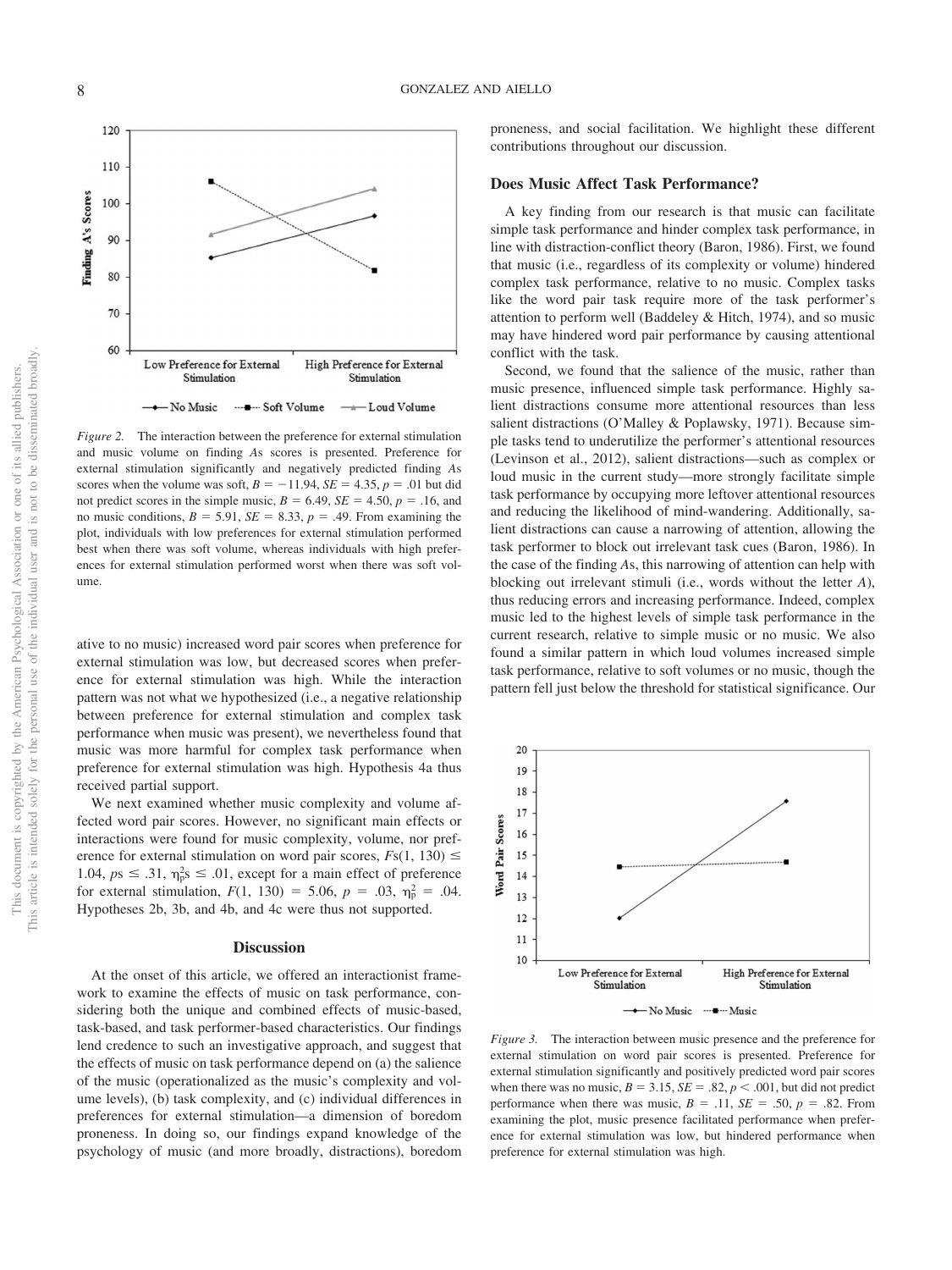findings are thus in line with that of other researchers who have shown that auditory distractions can facilitate task performance in some cases (e.g., Furnham & Allass, 1999; [O'Malley &](#page-12-3) [Poplawsky, 1971\)](#page-12-3). Overall, our findings challenge the conventional belief that distractions are always detrimental to task performance (for a similar argument, see Jett & George, 2003).

Contrary to our hypotheses, music salience (i.e., music complexity and volume) did not affect complex task performance. This finding runs contrary to distraction-conflict theory, according to which complex task performance should decline more as distractor salience increases. It is possible that while the word pair task was complex enough to detect a general effect of music on performance (regardless of music complexity or volume), the task may not have been complex enough to find effects of distraction salience. Another explanation comes from research on the ISE. Research in this area has shown that volume does not influence the extent to which auditory distractions impair performance on tasks that involve recall (Ellermeier & Hellbruck, 1998). Specifically, ISE researchers would posit that acoustical variation, rather than volume, causes music to impair performance on these types of tasks. However, the lack of an effect for music complexity is difficult to explain from this perspective, given that the addition of a drum and bass track to the music piece should also introduce greater acoustic variation, and thus cause greater disruption. Future research may thus benefit from further exploring both (a) the degree of task complexity and (b) the task type (e.g., serial recall, vigilance) as a moderator of music's effects on task performance.

#### **Music and Preference for External Stimulation**

**Complex task performance.** We found that music affected task performance differently depending on individual differences in the preference for external stimulation. We hypothesized that preference for external stimulation, which involves a greater tendency to seek out and attend to stimulating aspects of one's environment (e.g., Bruursema et al., 2011; Seib & Vodanovich, 1998; Vodanovich & Kass, 1990; Vodanovich et al., 2005), would negatively predict complex task performance when there was music, and more so when the music was highly salient (i.e., complex or loud). Our data offered mixed support for these hypotheses. Relative to no music, music generally hindered complex task performance when preference for external stimulation was high. However, we found that preference for external stimulation positively predicted complex task performance when there was no music, and did not predict complex task performance when there was music.

We interpret the above finding as follows: complex tasks like the word pair task can serve as sufficient stimulation from one's work environment. This is in line with a tenet of distractionconflict theory [\(Baron, 1986\)](#page-11-0) according to which complex tasks can be sufficiently stimulating on their own. Preference for external stimulation may thus predict more attention given to complex tasks, and hence better performance on these tasks. This interpretation would explain why music hindered complex task performance for people with higher preferences for external stimulation, and why preferences for external stimulation positively predicted complex task performance when there was no music. Further supporting our interpretation, we found that preference for external stimulation positively predicted performance on both the cognitive

ability test and the word pair task, both of which are complex tasks. Based on these results, stronger preferences for external stimulation may be associated with greater levels of engagement in complex tasks, which is somewhat ironic, given that the preference for external stimulation is a dimension of boredom proneness. Our findings thus offer a potentially exciting new avenue for boredom proneness research.

It is unclear, however, why music would improve complex task performance when preferences for external stimulation are low, as can be seen in [Figure 3.](#page-8-0) One possibility is that while the word pair task was complex, it was not complex enough for music to impair individuals with weaker preferences for external stimulation. This would align with our explanation for why music salience did not exacerbate the effects of music on word pair performance. Another possibility is that there are additional mediators by which music can improve complex task performance that distraction-conflict theory does not account for. We are currently unable to offer a definitive explanation for this finding, and so we offer it as a direction for future research.

**Simple task performance.** We found that complex music and soft volumes facilitated simple task performance when preference for external stimulation was low and hindered simple task performance when preference for external stimulation was high. Thus, the effects of music salience on simple task performance seem to depend on (a) how music salience is operationalized, and (b) the extent to which people attend to environmental distractions such as music (i.e., preference for external stimulation).

While we are uncertain of how to interpret the finding for music volume, the music complexity finding makes sense from a distraction-conflict perspective. As a form of social facilitation theory, distraction-conflict theory maintains that the salience of a distraction may have a curvilinear effect on performance [\(Baron,](#page-11-0) [1986\)](#page-11-0). While distractions may facilitate simple task performance to a degree, there is also a point at which distractions will overload task performers even during simple tasks. Turning to [Figure 1,](#page-7-1) we see that complex music (i.e., a salient distraction) improved simple task performance when preference for external stimulation was low, in which case one is less likely to pay a high degree of attention to the music. However, this effect was attenuated when preference for external stimulation is high, in which case one is prone to attend more to the music, and thus may be more distracted when the music is highly salient.

It is also possible that aside from attentional conflict, complexity and/or volume might affect simple task performance through additional mediating mechanisms. As distraction-conflict theory posits, distractions can influence performance through both attention and arousal. It is therefore possible that music complexity and volume had differential effects on simple task performance through these different mediating mechanisms. For example, Van der Zwaag, Westerink, and Van der Broek (2011) found that percussive music influenced emotional reactions and physiological arousal in participants. Percussion was one music element that differentiated the simple and complex music in our research, and so future research should examine whether additional emotional and physiological mechanisms mediate any of the effects that we found. Doing so would also allow for a better integration of findings across music studies.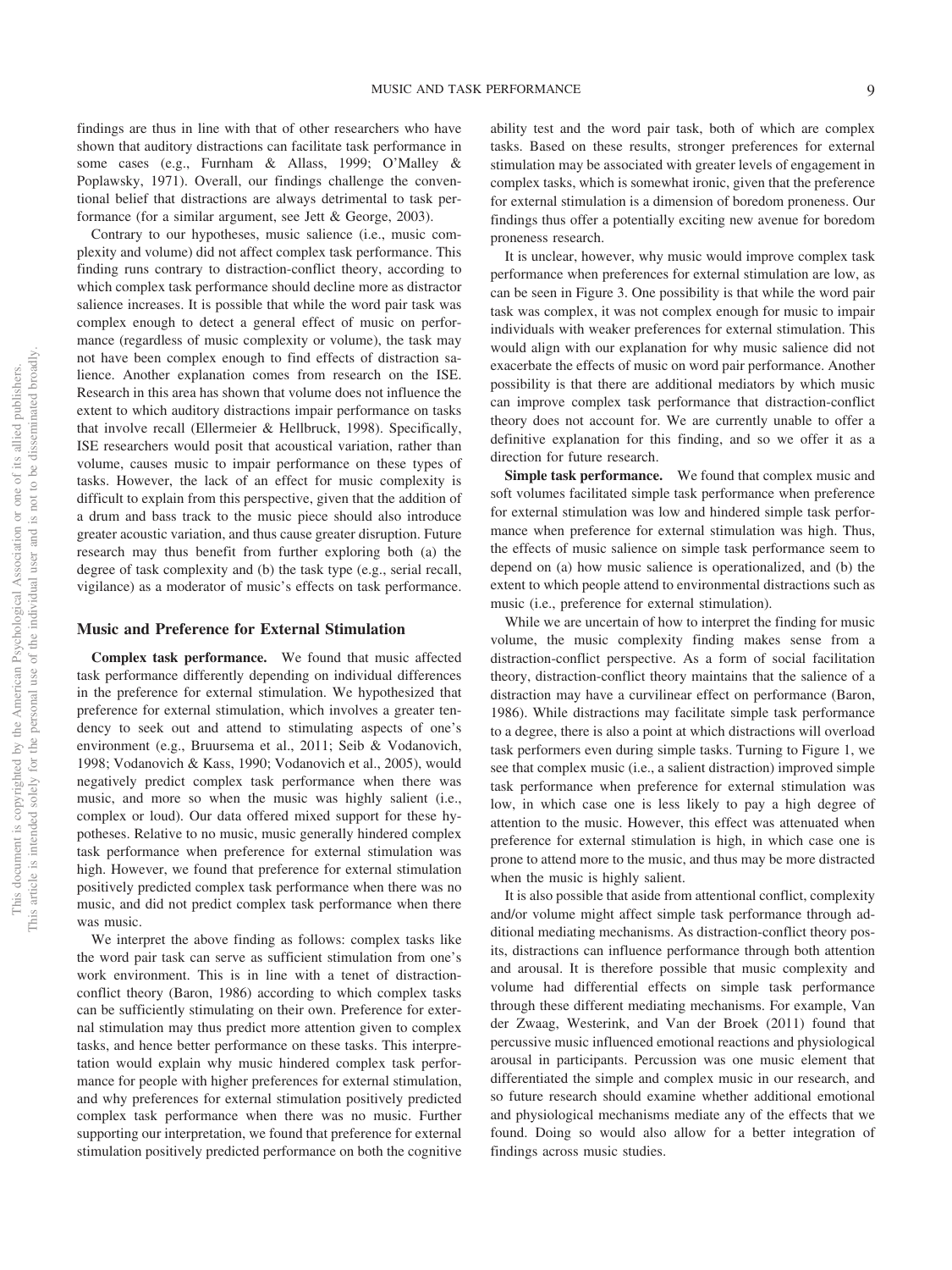#### **Theoretical Implications**

Our research has several theoretical implications. First, we hope that our findings encourage researchers to adopt a more holistic, interactionist approach to investigate the effects of music (and, more broadly, distractions) on task performance. As we suggested at the onset of the article, understanding how music affects task performance likely depends on (a) what one is listening to (i.e., music characteristics), (b) what task is being performed (i.e., task characteristics), and (c) who is listening to the music (i.e., task performer characteristics). Given the history of mixed findings on this topic [\(Kampfe et al., 2010\)](#page-12-0), an interactionist approach would allow for a nuanced and systematic investigation of how, when, and for whom music can influence task performance. Furthermore, such an approach would allow researchers to connect the literature on the psychology of music to other areas of psychology. Using the current research as an example, here we drew upon—and in turn contributed to—theory and research in music psychology (i.e., music and task performance), cognitive psychology (i.e., attention and distraction), personality psychology (i.e., boredom proneness), and social psychology (i.e., social facilitation) to investigate our research questions.

Second, we offered and tested several individual and situational conditions in which distractions like music can help or hinder task performance. However, we note that researchers should attempt to replicate these effects in other settings. Third, we contribute to research on boredom proneness by illustrating conditions in which boredom proneness (specifically, the preference for external stimulation) can predict constructive outcomes, such as better complex task performance. Given that boredom is a socially devalued emotion (Darden & Marks, 1999), we hope that the findings of the current researchers will motivate researchers to adopt a more balanced approach to examining both constructive and destructive aspects of boredom proneness.

Lastly, like the early work of Baron and colleagues [\(Baron,](#page-11-0) [1986;](#page-11-0) Sanders & Baron, 1975), we found that the effects of social facilitation can extend to nonsocial domains, which in this case was the presence or absence of music. We echo these researchers' callings to consider how nonsocial factors, including other types of distractions, can affect task performance similar to social presence. For example, researchers can examine how increasingly common electronic distractions such as text messages, e-mail notifications, and electronic performance monitoring (e.g., Aiello & Douthitt, 2001; [Alge & Hansen, 2014;](#page-11-2) Fox, Rosen, & Crawford, 2009) can potentially spill over into task performance.

#### **Practical Implications**

Our research has practical implications that we feel are particularly relevant for educational and organizational contexts where people commonly perform cognitive tasks. First, we offer evidence against the commonly held belief that distractions like music will always harm task performance (e.g., Breuer, 1995; Roper & Juneja, 2008). Instead, we offer a nuanced view of distractions, such that they can either help or hinder performance, depending on the performer and the context. Educators and managers alike may consider a wider variety of factors (e.g., nature of the work, salience of the distraction) when determining whether distractions such as music can benefit or impair their students' and employees' performance on tasks, respectively.

Second, our findings suggest that the relationship between music and task performance is not "one-size-fits-all." In other words, music does not appear to impair or benefit performance equally for everyone. By examining the preference for external stimulation, our data illustrate cases in which music can improve performance for some people and impair performance for other people within the same context. As such, organizations that either currently incorporate music or plan to incorporate music into the work environment may consider ways for employees to selectively expose themselves to music. For example, offering mediums such as headphones to employees would allow them to listen to music if they feel that they need it, but it would also allow other employees to opt out of listening to music if they feel they would be too distracted by it. Additionally, managers and educators alike may consider teaching effective strategies by which employees and students can cope with distractions while they work.

Finally, our findings suggest that boredom proneness can have beneficial aspects to it. We refer specifically to the positive relationship we found between the preference for external stimulation and complex task performance, particularly when there was no music. Our findings thus suggest that people can sometimes use stimulating tasks to regulate their boredom. Educators and organizational practitioners alike may thus consider developing interventions to help students and employees regulate their boredom in constructive ways. For example, managers might design tasks to provide a greater sense of challenge for their employees, though doing so may also require employees to appraise their tasks as a challenge, rather than as a threat.

#### **Limitations and Future Research**

Our research also has its limitations. First, we examined task performance over a short time period, making it unclear whether our results would generalize to task performance over longer time intervals. Task performers could eventually habituate to music over time. Additionally, people may get fatigued quicker if the music and the task have heavy attentional demands (i.e., a complex task and highly salient music), causing task performance to decline over time. Future research should thus investigate how music effects task performance over longer time periods.

Second, despite the central role of attention in our theoretical model, we did not directly examine distraction as a mediator of the effects of music on task performance. Additionally, given that distraction and arousal are closely intertwined in the distraction-conflict theory framework [\(Baron, 1986\)](#page-11-0), our findings would have been strengthened if we had examined whether either or both of these mechanisms were at work in the current study. Future research may benefit from incorporating advanced neuro-physiological research technologies, such as eye tracking devices or electroencephalography, to examine levels of distraction and arousal in situ while people listen to music and perform tasks. Doing so would allow for a stronger case to be made for causality. We do offer a note of caution, however, as such technology could also introduce a confound from a social facilitation lens. Research suggests that social facilitation effects can be elicited through evaluation apprehension, in which participants feel a high degree of arousal from the fear of being evaluated by an audience or an experimenter (Cottrell, 1972).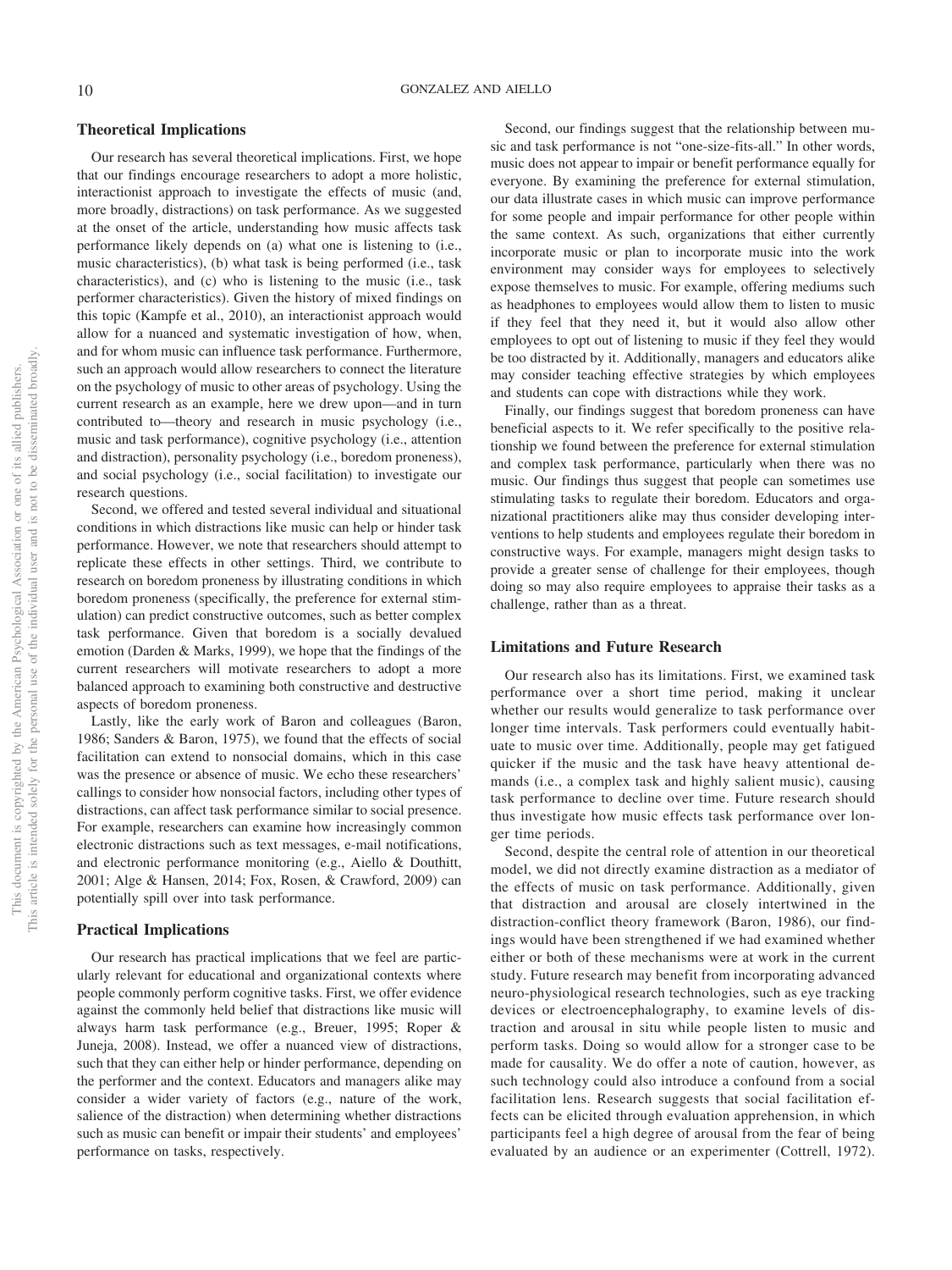We would imagine that technology such as eye trackers and electroencephalography could elicit evaluation apprehension across all experimental conditions, thus obscuring any possible social facilitation effects. Thus, while a more direct way to examine attention allocation during tasks would be an ideal way to replicate our findings in future research, we also offer a methodological word of caution in this regard.

Third, qualitative differences between the two tasks aside from their complexity levels could serve as an alternative explanation for our findings. In other words, one could argue that the music manipulations affected each task differently because the finding *A*s task measured vigilance and the word pair task measured recall or working memory. We chose to use two qualitatively different tasks in the current research to avoid the possibility of practice effects obscuring our findings. For example, participants could have had an easier time performing a complex word pair task if they completed a simple word pair task immediately beforehand, and vice versa. Additionally, researchers have documented social facilitation effects with word pair tasks (e.g., Feinberg & Aiello, 2006) and vigilance tasks (e.g., Harkins, 1987), and so we felt that these two types of tasks were appropriate to include in the current research. We recognize that these qualitative differences in task type could nevertheless influence the internal validity of our research and we acknowledge it as a limitation. Future research should thus further disentangle whether the task type serves as a boundary condition for social facilitation effects.

Fourth, one could posit that the finding *A*s and word pair tasks were not truly simple or complex, respectively. In other words, the finding *A*s task could have been made even simpler, and the word pair task could have been even more complex. However, we adapted the word pair task for this very reason by creating more difficult word pair associations for part of the task. We also needed to maintain a delicate balance so as to not design the tasks to be excessively easy or complex, otherwise there would have been a risk of ceiling and/or floor effects that could obscure our findings. The data also suggest that (a) the finding *A*s task was perceived as having a below average difficulty level, (b) the word pair task was perceived as having an above average difficulty level, and (c) the word pair task was perceived as significantly more difficult than the finding *A*s task. The data thus support the use of the finding *A*s as a simple task and the word pair as a complex task. While this is admittedly a subjective measure of difficulty, we feel that it is nevertheless important to show that participants generally experienced the tasks as being different in their difficulty levels. We acknowledge, however, that participants' perceptions can often be detached from the situation's objective reality [\(Bargh](#page-11-3) [& Chartrand, 1999\)](#page-11-3), and so future research should attempt to replicate our findings with more objective manipulations of task difficulty.

Lastly, we used novel, instrumental music in the current research. This allowed for greater experimental control by eliminating unwanted variance from music familiarity and differences between the music pieces. Additionally, using instrumental music helped us rule out the effects of lyrics, which could have caused verbal competition with the tasks or primed participants via the lyrical content. Despite the advantages of our experimental stimuli, we recognize that people commonly

listen to music that they are familiar with and that a lot of popular modern music includes lyrics. We thus hope that our research will serve as a starting point for a more systematic investigation of music. In doing so, we hope to better understand the psychological effects of music.

#### **References**

- Aiello, J. R., & Douthitt, E. A. (2001). Social facilitation from Triplett to electronic performance monitoring. *Group Dynamics, 5,* 163–180. [http://](http://dx.doi.org/10.1037/1089-2699.5.3.163) [dx.doi.org/10.1037/1089-2699.5.3.163](http://dx.doi.org/10.1037/1089-2699.5.3.163)
- Aiello, J. R., & Howansky, K. (2015, April). *Beyond mere presence: When distraction facilitates performance*. Paper presented at the 30th annual meeting of the Society for Industrial and Organizational Psychology, Philadelphia, PA.
- Aiello, J. R., & Kolb, K. J. (1995). Electronic performance monitoring and social context: Impact on productivity and stress. *Journal of Applied Psychology, 80,* 339 –353. [http://dx.doi.org/10.1037/0021-9010.80.3](http://dx.doi.org/10.1037/0021-9010.80.3.339) [.339](http://dx.doi.org/10.1037/0021-9010.80.3.339)
- Aiello, J. R., & Stein, L. (2012, May). *The benefit of distractions*. Paper presented at the 24th annual meeting of the Association for Psychological Science, Chicago, IL.
- Aiello, J. R., & Svec, C. M. (1993). Computer monitoring of work performance: Extending the social facilitation framework to electronic presence. *Journal of Applied Social Psychology, 23,* 537–548. [http://dx](http://dx.doi.org/10.1111/j.1559-1816.1993.tb01102.x) [.doi.org/10.1111/j.1559-1816.1993.tb01102.x](http://dx.doi.org/10.1111/j.1559-1816.1993.tb01102.x)
- <span id="page-11-2"></span>Alge, B. J., & Hansen, S. D. (2014). Workplace monitoring and surveillance research since "1984": A review and agenda. In M. D. Coovert & L. F. Thompson (Eds.), *The psychology of workplace technology* (pp. 209 –237). New York, NY: Routledge/Taylor & Francis Group.
- <span id="page-11-1"></span>Baddeley, A. D., & Hitch, G. J. (1974). Working memory. In G. H. Bower (Ed.), *Recent advances in learning and motivation* (Vol. 8, pp. 47– 89). New York, NY: Academic Press.
- <span id="page-11-3"></span>Bargh, J. A., & Chartrand, T. L. (1999). The unbearable automaticity of being. *American Psychologist, 54,* 462– 479. [http://dx.doi.org/10.1037/](http://dx.doi.org/10.1037/0003-066X.54.7.462) [0003-066X.54.7.462](http://dx.doi.org/10.1037/0003-066X.54.7.462)
- <span id="page-11-0"></span>Baron, R. S. (1986). Distraction-conflict theory: Progress and problems. *Advances in Experimental Social Psychology, 19,* 1– 40. [http://dx.doi](http://dx.doi.org/10.1016/S0065-2601%2808%2960211-7) [.org/10.1016/S0065-2601\(08\)60211-7](http://dx.doi.org/10.1016/S0065-2601%2808%2960211-7)
- Baron, R. S., Moore, D., & Sanders, G. S. (1978). Distraction as a source of drive in social facilitation research. *Journal of Personality and Social Psychology, 36,* 816 – 824. [http://dx.doi.org/10.1037/0022-3514.36.8](http://dx.doi.org/10.1037/0022-3514.36.8.816) [.816](http://dx.doi.org/10.1037/0022-3514.36.8.816)
- Beaman, C. P., & Jones, D. M. (1997). Role of serial order in the irrelevant speech effect: Tests of the changing-state speech hypothesis. *Journal of Experimental Psychology: Learning, Memory, and Cognition, 23,* 459 – 471.<http://dx.doi.org/10.1037/0278-7393.23.2.459>
- Bond, C. F. (1982). Social facilitation: A self-presentational view. *Journal of Personality and Social Psychology, 42,* 1042–1050. [http://dx.doi.org/](http://dx.doi.org/10.1037/0022-3514.42.6.1042) [10.1037/0022-3514.42.6.1042](http://dx.doi.org/10.1037/0022-3514.42.6.1042)
- Bond, C. F., Jr., & Titus, L. J. (1983). Social facilitation: A meta-analysis of 241 studies. *Psychological Bulletin, 94,* 265–292. [http://dx.doi.org/](http://dx.doi.org/10.1037/0033-2909.94.2.265) [10.1037/0033-2909.94.2.265](http://dx.doi.org/10.1037/0033-2909.94.2.265)
- Breuer, N. L. (1995). Minimize distractions for maximum output. *The Personnel Journal, 74,* 70 –74.
- Bruursema, K., Kessler, S. R., & Spector, P. E. (2011). Bored employees misbehaving: The relationship between boredom and counterproductive work behaviour. *Work and Stress, 25,* 93–107. [http://dx.doi.org/10.1080/](http://dx.doi.org/10.1080/02678373.2011.596670) [02678373.2011.596670](http://dx.doi.org/10.1080/02678373.2011.596670)
- Campbell, T., Beaman, C. P., & Berry, D. C. (2002). Auditory memory and the irrelevant sound effect: Further evidence for changing-state disruption. *Memory, 10,* 199 –214. [http://dx.doi.org/10.1080/09658210](http://dx.doi.org/10.1080/09658210143000335) [143000335](http://dx.doi.org/10.1080/09658210143000335)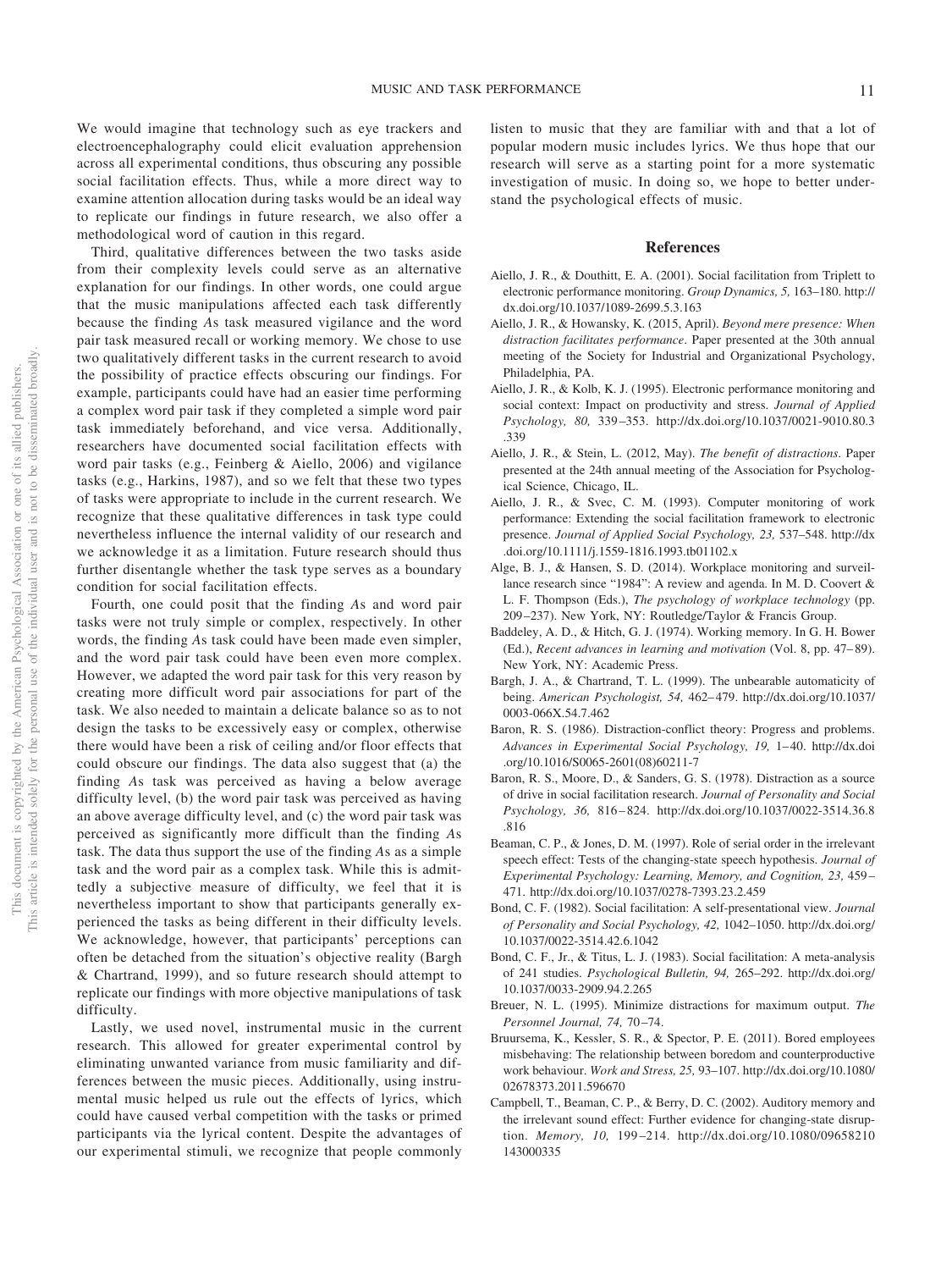- Carstens, C. B., Huskins, E., & Hounshell, G. W. (1995). Listening to Mozart may not enhance performance on the revised Minnesota Paper Form Board Test. *Psychological Reports, 77,* 111–114. [http://dx.doi.org/](http://dx.doi.org/10.2466/pr0.1995.77.1.111) [10.2466/pr0.1995.77.1.111](http://dx.doi.org/10.2466/pr0.1995.77.1.111)
- Cassidy, G., & MacDonald, R. A. R. (2007). The effect of background music and background noise on the task performance of introverts and extraverts. *Psychology of Music, 35,* 517–537. [http://dx.doi.org/10.1177/](http://dx.doi.org/10.1177/0305735607076444) [0305735607076444](http://dx.doi.org/10.1177/0305735607076444)
- Cohen, J., & Cohen, P. (1983). *Applied multiple regression/correlation analysis for the behavioral sciences* (2nd ed.). Hillsdale, NJ: Erlbaum.
- Costa, P. T., & McRae, R. R. (1992). *Professional manual for the NEO PI-R and NEO-FFI*. Odessa, FL: Psychological Assessment Resources.
- Cottrell, N. B. (1972). Social facilitation. In C. G. McClintock (Ed.), *Experimental social psychology* (pp. 185–236). New York, NY: Holt.
- Dalton, B. H., & Behm, D. G. (2007). Effects of noise and music on human and task performance: A systematic review. *Occupational Ergonomics, 7,* 143–152.
- Daoussis, L., & McKelvie, S. J. (1986). Musical preference and effects of music on a reading comprehension test for extraverts and introverts. *Perceptual and Motor Skills, 62,* 283–289.
- Darden, D. K., & Marks, A. H. (1999). Boredom: A socially disvalued emotion. *Sociological Spectrum, 19,* 13–37. [http://dx.doi.org/10.1080/](http://dx.doi.org/10.1080/027321799280280) [027321799280280](http://dx.doi.org/10.1080/027321799280280)
- Dibben, N., & Williamson, V. J. (2007). An exploratory survey of invehicle music listening. *Psychology of Music, 35,* 571–589. [http://dx.doi](http://dx.doi.org/10.1177/0305735607079725) [.org/10.1177/0305735607079725](http://dx.doi.org/10.1177/0305735607079725)
- Dillman Carpentier, F. R. (2010). Innovating radio news: Effects of background music complexity on processing and enjoyment. *Journal of Radio & Audio Media, 17,* 63– 81. [http://dx.doi.org/10.1080/193](http://dx.doi.org/10.1080/19376521003719375) [76521003719375](http://dx.doi.org/10.1080/19376521003719375)
- Ekstrom, R. B., French, J. W., Harman, H., & Derman, D. (1976). *Manual for kit of factor-referenced cognitive tests*. Princeton, NJ: Educational Testing Service.
- Ellermeier, W., & Hellbruck, J. (1998). Is level irrelevant in "irrelevant speech"? Effects of loudness, signal-to-noise ratio, and binaural unmasking. *Journal of Experimental Psychology: Human Perception and Performance, 24,* 1406 –1414. [http://dx.doi.org/10.1037/0096-1523.24.5](http://dx.doi.org/10.1037/0096-1523.24.5.1406) [.1406](http://dx.doi.org/10.1037/0096-1523.24.5.1406)
- Eysenck, H. J. (1967). *The biological basis for personality*. Springfield, IL: C. C. Thomas.
- Farmer, R., & Sundberg, N. D. (1986). Boredom proneness—The development and correlates of a new scale. *Journal of Personality Assessment, 50,* 4 –17. [http://dx.doi.org/10.1207/s15327752jpa5001\\_2](http://dx.doi.org/10.1207/s15327752jpa5001_2)
- Feinberg, J. M., & Aiello, J. R. (2006). Social facilitation: A test of competing theories. *Journal of Applied Social Psychology, 36,* 1087– 1109.<http://dx.doi.org/10.1111/j.0021-9029.2006.00032.x>
- Field, A. (2013). *Discovering statistics using IBM SPSS statistics* (4th ed.). Thousand Oaks, CA: Sage.
- Fox, A. B., Rosen, J., & Crawford, M. (2009). Distractions, distractions: Does instant messaging affect college students' performance on a concurrent reading comprehension task? *Cyberpsychology & Behavior, 12,* 51–53.<http://dx.doi.org/10.1089/cpb.2008.0107>
- Furnham, A., & Allass, K. (1999). The influence of musical distraction of varying complexity on the cognitive performance of extroverts and introverts. *European Journal of Personality, 13,* 27–38. [http://dx.doi](http://dx.doi.org/10.1002/%28SICI%291099-0984%28199901/02%2913:1%3C27::AID-PER318%3E3.0.CO;2-R) [.org/10.1002/\(SICI\)1099-0984\(199901/02\)13:1](http://dx.doi.org/10.1002/%28SICI%291099-0984%28199901/02%2913:1%3C27::AID-PER318%3E3.0.CO;2-R)<27::AID-PER318>3.0 [.CO;2-R](http://dx.doi.org/10.1002/%28SICI%291099-0984%28199901/02%2913:1%3C27::AID-PER318%3E3.0.CO;2-R)
- Furnham, A., & Bradley, A. (1997). Music while you work: The differential distraction of background music on the cognitive test performance of introverts and extraverts. *Applied Cognitive Psychology, 11, 445-455*. [http://dx.doi.org/10.1002/\(SICI\)1099-0720\(199710\)11:5](http://dx.doi.org/10.1002/%28SICI%291099-0720%28199710%2911:5%3C445::AID-ACP472%3E3.0.CO;2-R)<445::AID-ACP472>[3.0.CO;2-R](http://dx.doi.org/10.1002/%28SICI%291099-0720%28199710%2911:5%3C445::AID-ACP472%3E3.0.CO;2-R)
- Furnham, A., & Strbac, L. (2002). Music is as distracting as noise: The differential distraction of background music and noise on the cognitive test performance of introverts and extraverts. *Ergonomics, 45,* 203–217. <http://dx.doi.org/10.1080/00140130210121932>
- Guerin, B. (1993). *Social facilitation*. England: Cambridge University Press.<http://dx.doi.org/10.1017/CBO9780511628214>
- Harkins, S. G. (1987). Social loafing and social facilitation. *Journal of Experimental Social Psychology, 23,* 1–18. [http://dx.doi.org/10.1016/](http://dx.doi.org/10.1016/0022-1031%2887%2990022-9) [0022-1031\(87\)90022-9](http://dx.doi.org/10.1016/0022-1031%2887%2990022-9)
- Hough, L. M., Oswald, F. L., & Ock, J. (2015). Beyond the big five: New directions for personality research and practice in organizations. *Annual Review of Organizational Psychology and Organizational Behavior, 2,* 183–209. [http://dx.doi.org/10.1146/annurev-orgpsych-](http://dx.doi.org/10.1146/annurev-orgpsych-032414-111441)[032414-111441](http://dx.doi.org/10.1146/annurev-orgpsych-032414-111441)
- Husain, G., Thompson, W. F., & Schellenberg, E. G. (2002). Effects of musical tempo and mode on arousal, mood, and spatial abilities. *Music Perception, 20,* 151–171. [http://dx.doi.org/10.1525/mp.2002](http://dx.doi.org/10.1525/mp.2002.20.2.151) [.20.2.151](http://dx.doi.org/10.1525/mp.2002.20.2.151)
- Jett, Q. R., & George, J. M. (2003). Work interrupted: A closer look at the role of interruptions in organizational life. *Academy of Management Review, 28,* 494 –507. [http://dx.doi.org/10.5465/amr.2003](http://dx.doi.org/10.5465/amr.2003.10196791) [.10196791](http://dx.doi.org/10.5465/amr.2003.10196791)
- Johnson, J. A. (2014). Measuring thirty facets of the five factor model with a 120-item public domain inventory: Development of the IPIP-NEO-120. *Journal of Research in Personality, 51,* 78 – 89. [http://dx.doi.org/](http://dx.doi.org/10.1016/j.jrp.2014.05.003) [10.1016/j.jrp.2014.05.003](http://dx.doi.org/10.1016/j.jrp.2014.05.003)
- Jones, D. M. (1999). The cognitive psychology of auditory distraction: The 1997 BPS Broadbent Lecture. *British Journal of Psychology, 90,* 167– 187.<http://dx.doi.org/10.1348/000712699161314>
- Kahneman, D. (1973). *Attention and effort*. Engelwood Cliffs, NJ: Prentice Hall.
- <span id="page-12-0"></span>Kampfe, J., Sedlmeier, P., & Renkewitz, F. (2010). The impact of background music on adult listeners: A meta-analysis. *Psychology of Music, 39,* 424 – 448.<http://dx.doi.org/10.1177/0305735610376261>
- Kwekkeboom, K. L. (2003). Music versus distraction for procedural pain and anxiety in patients with cancer. *Oncology Nursing Forum, 30,* 433– 440.<http://dx.doi.org/10.1188/03.ONF.433-440>
- <span id="page-12-1"></span>Landay, K., & Harms, P. (2017, January). *Whistle while you work? A review of the effects of music in the workplace*. Paper presented at the 78th annual meeting of the Academy of Management, Atlanta, GA.
- Lesiuk, T. (2005). The effect of music listening on work performance. *Psychology of Music, 33,* 173–191. [http://dx.doi.org/10.1177/03057](http://dx.doi.org/10.1177/0305735605050650) [35605050650](http://dx.doi.org/10.1177/0305735605050650)
- <span id="page-12-2"></span>Levinson, D. B., Smallwood, J., & Davidson, R. J. (2012). The persistence of thought: Evidence for a role of working memory in the maintenance of task-unrelated thinking. *Psychological Science, 23,* 375–380. [http://](http://dx.doi.org/10.1177/0956797611431465) [dx.doi.org/10.1177/0956797611431465](http://dx.doi.org/10.1177/0956797611431465)
- Lieberman, M. D. (2000). Introversion and working memory: Central executive differences. *Personality & Individual Differences, 28,* 479 – 486.
- Mason, M. F., Norton, M. I., Van Horn, J. D., Wegner, D. M., Grafton, S. T., & Macrae, C. N. (2007). Wandering minds: The default network and stimulus-independent thought. *Science, 315,* 393–395. [http://dx.doi](http://dx.doi.org/10.1126/science.1131295) [.org/10.1126/science.1131295](http://dx.doi.org/10.1126/science.1131295)
- Neath, I. (2000). Modeling the effects of irrelevant speech on memory. *Psychonomic Bulletin & Review, 7,* 403– 423. [http://dx.doi.org/10.3758/](http://dx.doi.org/10.3758/BF03214356) [BF03214356](http://dx.doi.org/10.3758/BF03214356)
- <span id="page-12-3"></span>O'Malley, J. J., & Poplawsky, A. (1971). Noise-induced arousal and breadth of attention. *Perceptual and Motor Skills, 33,* 887– 890. [http://](http://dx.doi.org/10.2466/pms.1971.33.3.887) [dx.doi.org/10.2466/pms.1971.33.3.887](http://dx.doi.org/10.2466/pms.1971.33.3.887)
- <span id="page-12-4"></span>Oswald, F. L., & Hough, L. M. (2011). Personality and its assessment in organizations: Theoretical and empirical developments. In S. Zedeck (Ed.), *APA handbook of industrial and organizational psychology* (Vol.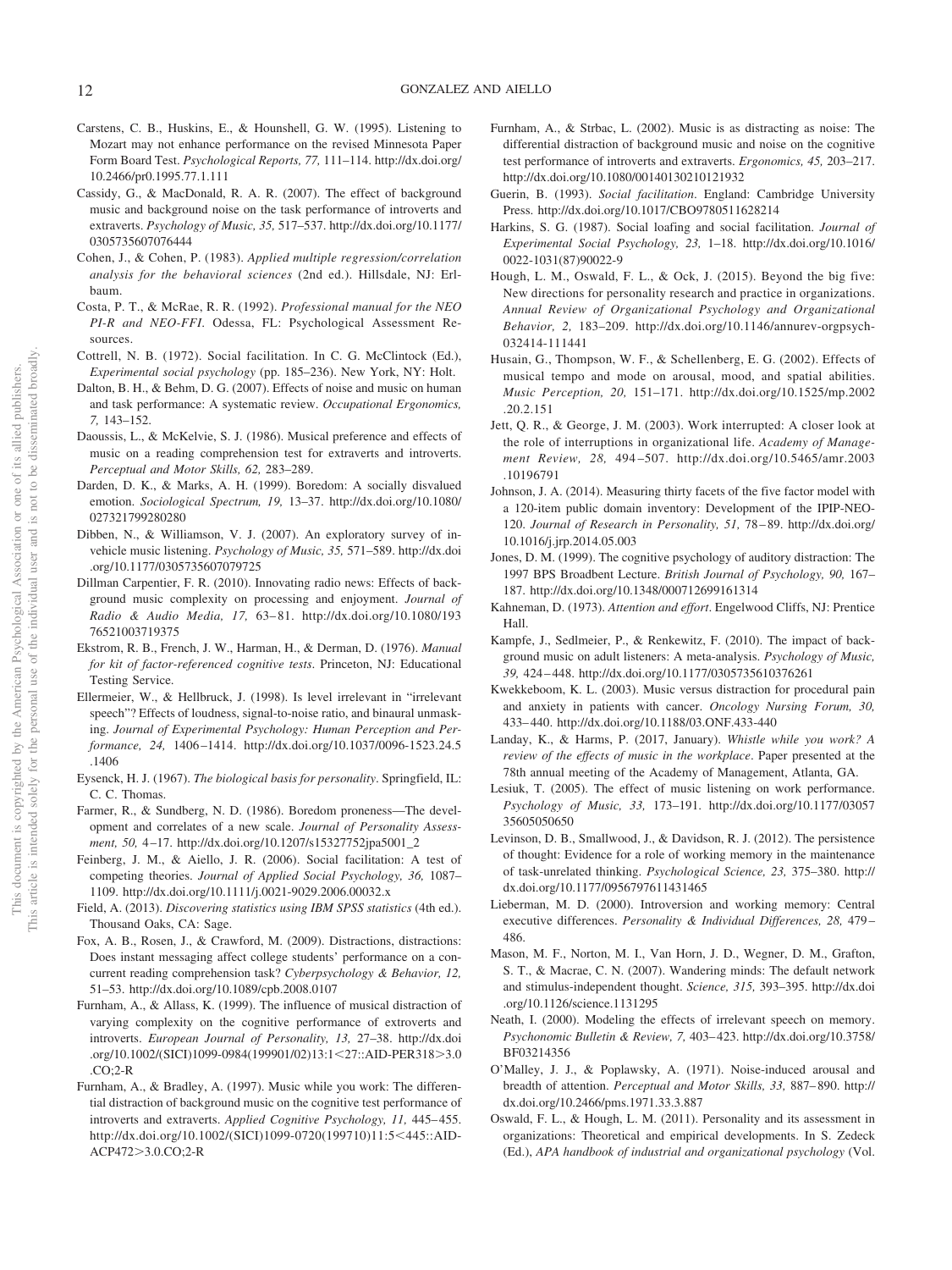2, pp. 153–184). Washington, DC: American Psychological Association. <http://dx.doi.org/10.1037/12170-005>

- Pekrun, R. H., Goetz, T., Daniels, L. M., Stupnisky, R. H., & Perry, R. P. (2010). Boredom in achievement settings: Exploring control-value antecedents and performance outcomes of a neglected emotion. *Journal of Educational Psychology, 3,* 531–549. [http://dx.doi.org/10.1037/a00](http://dx.doi.org/10.1037/a0019243) [19243](http://dx.doi.org/10.1037/a0019243)
- Perham, N., Banbury, S. P., & Jones, D. M. (2007). Reduction in auditory distraction by retrieval strategy. *Memory, 15,* 465– 473. [http://dx.doi.org/](http://dx.doi.org/10.1080/09658210701288244) [10.1080/09658210701288244](http://dx.doi.org/10.1080/09658210701288244)
- <span id="page-13-0"></span>Perham, N., & Currie, H. (2014). Does listening to preferred music improve reading comprehension performance? *Applied Cognitive Psychology, 28,* 279 –284.<http://dx.doi.org/10.1002/acp.2994>
- <span id="page-13-1"></span>Perham, N., Hodgetts, H., & Banbury, S. (2013). Mental arithmetic and non-speech office noise: An exploration of interference-by-content. *Noise & Health, 15,* 73–78. [http://dx.doi.org/10.4103/1463-1741](http://dx.doi.org/10.4103/1463-1741.107160) [.107160](http://dx.doi.org/10.4103/1463-1741.107160)
- <span id="page-13-2"></span>Perham, N., Marsh, J. E., Clarkson, M., Lawrence, R., & Sörqvist, P. (2016). Distraction of mental arithmetic by background speech. *Experimental Psychology, 63,* 141–149. [http://dx.doi.org/10.1027/1618-3169/](http://dx.doi.org/10.1027/1618-3169/a000314) [a000314](http://dx.doi.org/10.1027/1618-3169/a000314)
- Perham, N., & Sykora, M. (2012). Disliked music can be better for performance than liked music. *Applied Cognitive Psychology, 26,* 550 – 555.<http://dx.doi.org/10.1002/acp.2826>
- Perham, N., & Vizard, J. (2011). Can preference for background music mediate the irrelevant sound effect? *Applied Cognitive Psychology, 25,* 625– 631.<http://dx.doi.org/10.1002/acp.1731>
- Phillips, J. M. (2008). The role of excess cognitive capacity in the relationship between job characteristics and cognitive task engagement. *Journal of Business and Psychology, 23,* 11–24. [http://dx.doi.org/10](http://dx.doi.org/10.1007/s10869-008-9078-9) [.1007/s10869-008-9078-9](http://dx.doi.org/10.1007/s10869-008-9078-9)
- Rauscher, F. H., Shaw, G. L., & Ky, K. N. (1993). Music and spatial task performance. *Nature, 365,* 611.<http://dx.doi.org/10.1038/365611a0>
- Rauscher, F. H., Shaw, G. L., Levine, L. J., Ky, K. N., & Wright, E. L. (1994, August). *Music and spatial task performance: A causal relationship*. Paper presented at the 102nd annual meeting of the American Psychological Association, Los Angeles, CA.
- Reynolds, J., McClelland, A., & Furnham, A. (2014). An investigation of cognitive test performance across conditions of silence, background noise and music as a function of neuroticism. *Anxiety, Stress, and Coping, 27,* 410 – 421. [http://dx.doi.org/10.1080/10615806.2013.86](http://dx.doi.org/10.1080/10615806.2013.864388) [4388](http://dx.doi.org/10.1080/10615806.2013.864388)
- Roper, K. O., & Juneja, P. (2008). Distractions in the workplace revisited. *Journal of Facilities Management, 62,* 91–109. [http://dx.doi.org/10](http://dx.doi.org/10.1108/14725960810872622) [.1108/14725960810872622](http://dx.doi.org/10.1108/14725960810872622)
- Salame, P., & Baddeley, A. D. (1989). Effects of background music on phonological short-term memory. *The Quarterly Journal of Experimental Psychology A: Human Experimental Psychology, 41,* 107–122.
- Sanders, G. S., & Baron, R. S. (1975). The motivating effects of distraction on task performance. *Journal of Personality and Social Psychology, 32,* 956 –963.<http://dx.doi.org/10.1037/0022-3514.32.6.956>
- Schellenberg, E. G. (2005). Music and cognitive abilities. *Current Directions in Psychological Science, 14,* 317–320. [http://dx.doi.org/10.1111/](http://dx.doi.org/10.1111/j.0963-7214.2005.00389.x) [j.0963-7214.2005.00389.x](http://dx.doi.org/10.1111/j.0963-7214.2005.00389.x)
- Schellenberg, E. G., & Hallam, S. (2005). Music listening and cognitive abilities in 10- and 11-year-olds: The blur effect. *Annals of the New York Academy of Sciences, 1060,* 202–209. [http://dx.doi.org/10.1196/annals](http://dx.doi.org/10.1196/annals.1360.013) [.1360.013](http://dx.doi.org/10.1196/annals.1360.013)
- Schellenberg, E. G., Nakata, T., Hunter, P. G., & Tamoto, S. (2007). Exposure to music and cognitive performance: Tests of children and adults. *Psychology of Music, 35,* 5–19. [http://dx.doi.org/10.1177/](http://dx.doi.org/10.1177/0305735607068885) [0305735607068885](http://dx.doi.org/10.1177/0305735607068885)
- Schwebel, D. C., Stavrinos, D., Byington, K. W., Davis, T., O'Neal, E. E., & de Jong, D. (2012). Distraction and pedestrian safety: How talking on

the phone, texting, and listening to music impact crossing the street. *Accident; Analysis and Prevention, 45,* 266 –271. [http://dx.doi.org/10](http://dx.doi.org/10.1016/j.aap.2011.07.011) [.1016/j.aap.2011.07.011](http://dx.doi.org/10.1016/j.aap.2011.07.011)

- Seib, H. M., & Vodanovich, S. J. (1998). Cognitive correlates of boredom proneness: The role of private self-consciousness and absorption. *The Journal of Psychology, 132,* 642– 652. [http://dx.doi.org/10.1080/](http://dx.doi.org/10.1080/00223989809599295) [00223989809599295](http://dx.doi.org/10.1080/00223989809599295)
- Seitchik, A. E., Brown, A. J., & Harkins, S. G. (2017). Social facilitation: Using the molecular to inform the molar. In S. G. Harkins, K. D. Williams, & J. Burger (Eds.), *The Oxford handbook of social influence* (1st ed., pp. 183–203). New York, NY: Oxford University Press.
- Speier, C., Vessey, I., & Valacich, J. S. (2003). The effects of interruptions, task complexity, and information presentation on computer-supported decision-making performance. *Decision Sciences, 34,* 771–797. [http://](http://dx.doi.org/10.1111/j.1540-5414.2003.02292.x) [dx.doi.org/10.1111/j.1540-5414.2003.02292.x](http://dx.doi.org/10.1111/j.1540-5414.2003.02292.x)
- Spence, K. W., Farber, I. E., & McFann, H. H. (1956). The relation of anxiety (drive) level to performance in competitional and noncompetitional paired-associates learning. *Journal of Experimental Psychology, 52,* 296 –305.<http://dx.doi.org/10.1037/h0043507>
- Steele, K. M., Brown, J. D., & Stoecker, J. A. (1999). Failure to confirm the Rauscher and Shaw description of recovery of the Mozart effect. *Perceptual and Motor Skills, 88,* 843– 848. [http://dx.doi.org/10.2466/](http://dx.doi.org/10.2466/pms.1999.88.3.843) [pms.1999.88.3.843](http://dx.doi.org/10.2466/pms.1999.88.3.843)
- Stough, C., Kerkin, B., Bates, T., & Mangan, G. (1994). Music and spatial IQ. *Personality and Individual Differences, 17,* 695. [http://dx.doi.org/10](http://dx.doi.org/10.1016/0191-8869%2894%2990145-7) [.1016/0191-8869\(94\)90145-7](http://dx.doi.org/10.1016/0191-8869%2894%2990145-7)
- Teasdale, J. D., Dritschel, B. H., Taylor, M. J., Proctor, L., Lloyd, C. A., Nimmo-Smith, I., & Baddeley, A. D. (1995). Stimulus-independent thought depends on central executive resources. *Memory & Cognition, 23,* 551–559.<http://dx.doi.org/10.3758/BF03197257>
- Tellegen, A., & Atkinson, G. (1974). Openness to absorbing and selfaltering experiences ("absorption"), a trait related to hypnotic susceptibility. *Journal of Abnormal Psychology, 83,* 268 –277. [http://dx.doi.org/](http://dx.doi.org/10.1037/h0036681) [10.1037/h0036681](http://dx.doi.org/10.1037/h0036681)
- The Neilsen Company. (2015). *Everyone listens to music, but how we listen is changing*.Retrieved from [http://www.nielsen.com/us/en/insights/news/](http://www.nielsen.com/us/en/insights/news/2015/everyone-listens-to-music-but-how-we-listen-is-changing.html) [2015/everyone-listens-to-music-but-how-we-listen-is-changing.html](http://www.nielsen.com/us/en/insights/news/2015/everyone-listens-to-music-but-how-we-listen-is-changing.html)
- Thompson, W. F., Schellenberg, E. G., & Husain, G. (2001). Arousal, mood, and the Mozart effect. *Psychological Science, 12,* 248 –251. <http://dx.doi.org/10.1111/1467-9280.00345>
- Tremblay, S., & Jones, D. M. (1998). Role of habituation in the irrelevant sound effect: Evidence from the effects of token set size and rate of transition. *Journal of Experimental Psychology: Learning, Memory, and Cognition, 24,* 659 – 671. [http://dx.doi.org/10.1037/](http://dx.doi.org/10.1037/0278-7393.24.3.659) [0278-7393.24.3.659](http://dx.doi.org/10.1037/0278-7393.24.3.659)
- Tremblay, S., & Jones, D. M. (1999). Change of intensity fails to produce an irrelevant sound effect: Implications for the representation of unattended sound. *Journal of Experimental Psychology: Human Perception and Performance, 25,* 1005–1015. [http://dx.doi.org/10.1037/0096-1523](http://dx.doi.org/10.1037/0096-1523.25.4.1005) [.25.4.1005](http://dx.doi.org/10.1037/0096-1523.25.4.1005)
- Tremblay, S., Nicholls, A. P., Alford, D., & Jones, D. M. (2000). The irrelevant sound effect: Does speech play a special role? *Journal of Experimental Psychology: Learning, Memory, and Cognition, 26,* 1750 – 1754.<http://dx.doi.org/10.1037/0278-7393.26.6.1750>
- Triplett, N. (1898). The dynamogenic factors in pacemaking and competition. *The American Journal of Psychology, 9,* 507–533. [http://dx.doi](http://dx.doi.org/10.2307/1412188) [.org/10.2307/1412188](http://dx.doi.org/10.2307/1412188)
- Uziel, L. (2007). Individual differences in the social facilitation effect: A review and meta-analysis. *Journal of Research in Personality, 41,* 579 – 601.<http://dx.doi.org/10.1016/j.jrp.2006.06.008>
- Van der Zwaag, M. D., Westerink, J., & Van der Broek, E. (2011). Emotional and psychophysiological responses to tempo, mode, and percussiveness. *Musicae Scientiae, 15,* 250 –269. [http://dx.doi.org/10](http://dx.doi.org/10.1177/1029864911403364) [.1177/1029864911403364](http://dx.doi.org/10.1177/1029864911403364)